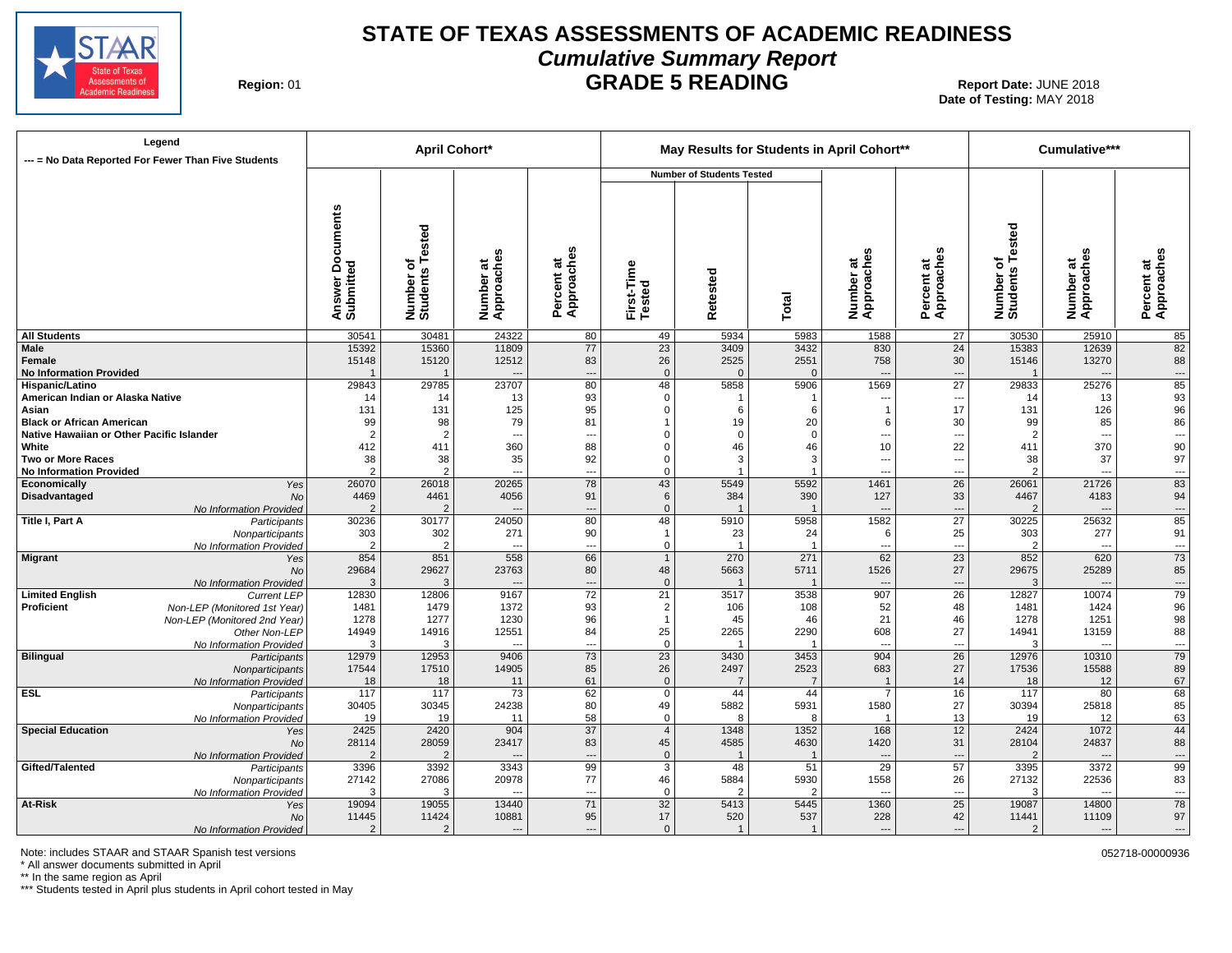

## **STATE OF TEXAS ASSESSMENTS OF ACADEMIC READINESS Cumulative Summary Report GRADE 5 MATHEMATICS** Report Date: JUNE 2018

**Region: 01** 

**Date of Testing:**  MAY 2018

|                                                    | Legend<br>--- = No Data Reported For Fewer Than Five Students |                                     |                                      | <b>April Cohort*</b>             |                                      |                      |                                  |                          | May Results for Students in April Cohort** |                               |                                      | Cumulative***                              |                                |
|----------------------------------------------------|---------------------------------------------------------------|-------------------------------------|--------------------------------------|----------------------------------|--------------------------------------|----------------------|----------------------------------|--------------------------|--------------------------------------------|-------------------------------|--------------------------------------|--------------------------------------------|--------------------------------|
|                                                    |                                                               |                                     |                                      |                                  |                                      |                      | <b>Number of Students Tested</b> |                          |                                            |                               |                                      |                                            |                                |
|                                                    |                                                               | Documents<br>Answer Do<br>Submitted | Tested<br>৳<br>Number of<br>Students | Ŵ<br>Number at<br>Approaches     | Percent at<br>Approaches             | First-Time<br>Tested | Retested                         | Total                    | Number at<br>Approaches                    | S<br>Percent at<br>Approaches | Tested<br>৳<br>Number of<br>Students | Number at<br>Approaches                    | Percent at<br>Approaches       |
| <b>All Students</b>                                |                                                               | 30541                               | 30507                                | 27217                            | 89                                   | 26                   | 3137                             | 3163                     | 1407                                       | 44                            | 30533                                | 28624                                      | 94                             |
| Male<br>Female<br><b>No Information Provided</b>   |                                                               | 15392<br>15148                      | 15370<br>15136                       | 13566<br>13651<br>$\overline{a}$ | 88<br>90<br>$\overline{\phantom{a}}$ | 15<br>11<br>$\Omega$ | 1705<br>1432<br>$\Omega$         | 1720<br>1443<br>$\Omega$ | 748<br>659<br>$\cdots$                     | 43<br>46<br>---               | 15385<br>15147                       | 14314<br>14310<br>$\overline{\phantom{a}}$ | 93<br>94<br>$\cdots$           |
| Hispanic/Latino                                    |                                                               | 29843                               | 29811                                | 26571                            | 89                                   | 25                   | 3090                             | 3115                     | 1380                                       | 44                            | 29836                                | 27951                                      | 94                             |
| American Indian or Alaska Native                   |                                                               | 14                                  | 14                                   | 13                               | 93                                   | 0                    | $\mathbf 1$                      |                          | $\qquad \qquad \cdots$                     | ---                           | 14                                   | 14                                         | 100                            |
| Asian                                              |                                                               | 131                                 | 131                                  | 130                              | 99                                   | $\Omega$             |                                  |                          | ---                                        | $\overline{\phantom{a}}$      | 131                                  | 130                                        | 99                             |
| <b>Black or African American</b>                   |                                                               | 99                                  | 98                                   | 86                               | 88                                   | 1                    | 12                               | 13                       | 6                                          | 46                            | 99                                   | 92                                         | 93                             |
| Native Hawaiian or Other Pacific Islander<br>White |                                                               | $\overline{2}$<br>412               | $\overline{2}$<br>411                | $---$<br>377                     | $\overline{\phantom{a}}$<br>92       | 0<br>$\Omega$        | $\overline{0}$<br>32             | $\mathbf 0$<br>32        | ---<br>19                                  | ---<br>59                     | $\overline{2}$<br>411                | $\overline{a}$<br>396                      | ---<br>96                      |
| <b>Two or More Races</b>                           |                                                               | 38                                  | 38                                   | 37                               | 97                                   | $\Omega$             | $\overline{1}$                   | -1                       | $\overline{\phantom{a}}$                   | $\overline{\phantom{a}}$      | 38                                   | 38                                         | 100                            |
| <b>No Information Provided</b>                     |                                                               |                                     |                                      | $---$                            | $\overline{\phantom{a}}$             | $\Omega$             | $\Omega$                         | $\Omega$                 | $\overline{\phantom{a}}$                   | $\overline{\phantom{a}}$      | $\overline{2}$                       | $\overline{a}$                             | $\hspace{0.05cm} \ldots$       |
| Economically                                       | Yes                                                           | 26071                               | 26045                                | 22993                            | 88                                   | 20                   | 2915                             | 2935                     | 1285                                       | 44                            | 26065                                | 24278                                      | 93                             |
| Disadvantaged                                      | No                                                            | 4468                                | 4460                                 | 4223                             | 95                                   | 6                    | 222                              | 228                      | 122                                        | 54                            | 4466                                 | 4345                                       | 97                             |
|                                                    | No Information Provided                                       | $\mathcal{P}$                       | $\overline{2}$                       |                                  | $\overline{\phantom{a}}$             | $\Omega$             | $\Omega$                         | $\Omega$                 | $\cdots$                                   | ---                           | $\overline{2}$                       | $\overline{a}$                             | ---                            |
| Title I, Part A                                    | Participants                                                  | 30236                               | 30203                                | 26930                            | 89                                   | 25                   | 3125                             | 3150                     | 1401                                       | 44                            | 30228                                | 28331                                      | 94                             |
|                                                    | Nonparticipants                                               | 303                                 | 302                                  | 286                              | 95                                   | $\mathbf{1}$         | 12                               | 13                       | 6                                          | 46                            | 303                                  | 292                                        | 96                             |
|                                                    | No Information Provided                                       | 2                                   | $\overline{2}$<br>853                | 690                              | ---<br>81                            | $\mathbf 0$          | $\Omega$<br>147                  | $\mathbf 0$              | $\overline{a}$                             | ---<br>34                     | $\overline{2}$                       | $\overline{\phantom{a}}$<br>740            | $\overline{\phantom{a}}$<br>87 |
| Migrant                                            | Yes                                                           | 854<br>29684                        | 29651                                | 26526                            | 89                                   | $\mathbf{0}$<br>26   | 2989                             | 147<br>3015              | 50<br>1357                                 | 45                            | 853<br>29677                         | 27883                                      | 94                             |
|                                                    | No<br>No Information Provided                                 | p                                   | 3                                    |                                  | ---                                  | $\mathbf{0}$         |                                  |                          | $\overline{\phantom{a}}$                   | ---                           | 3                                    | ---                                        | ---                            |
| <b>Limited English</b>                             | <b>Current LEP</b>                                            | 12831                               | 12819                                | 11000                            | 86                                   | 11                   | 1736                             | 1747                     | 749                                        | 43                            | 12830                                | 11749                                      | 92                             |
| Proficient                                         | Non-LEP (Monitored 1st Year)                                  | 1481                                | 1480                                 | 1442                             | 97                                   | $\mathbf{1}$         | 36                               | 37                       | 23                                         | 62                            | 1481                                 | 1465                                       | 99                             |
|                                                    | Non-LEP (Monitored 2nd Year)                                  | 1278                                | 1278                                 | 1253                             | 98                                   | $\Omega$             | 23                               | 23                       | 15                                         | 65                            | 1278                                 | 1268                                       | 99                             |
|                                                    | Other Non-LEP                                                 | 14948                               | 14927                                | 13520                            | 91                                   | 14                   | 1342                             | 1356                     | 620                                        | 46                            | 14941                                | 14140                                      | 95                             |
|                                                    | No Information Provided                                       |                                     | 3                                    | $\overline{a}$                   | ---                                  | $\Omega$             | $\Omega$                         | $\mathbf 0$              | $\overline{\phantom{a}}$                   | ---                           | 3                                    | $\overline{\phantom{a}}$                   | $\sim$                         |
| <b>Bilingual</b>                                   | Participants                                                  | 12980                               | 12967                                | 11197                            | 86                                   | 12                   | 1690                             | 1702                     | 736                                        | 43                            | 12979                                | 11933                                      | $\overline{92}$                |
|                                                    | Nonparticipants                                               | 17543                               | 17522<br>18                          | 16007<br>13                      | 91<br>72                             | 14<br>$\Omega$       | 1443                             | 1457                     | 671<br>$\cdots$                            | 46                            | 17536<br>18                          | 16678                                      | 95<br>72                       |
| <b>ESL</b>                                         | No Information Provided<br>Participants                       | 18<br>117                           | 117                                  | 95                               | 81                                   | $\mathbf 0$          | $\overline{21}$                  | $\overline{21}$          | $\overline{7}$                             | ---<br>$\overline{33}$        | $\overline{117}$                     | 13<br>102                                  | 87                             |
|                                                    | Nonparticipants                                               | 30405                               | 30371                                | 27109                            | 89                                   | 26                   | 3111                             | 3137                     | 1400                                       | 45                            | 30397                                | 28509                                      | 94                             |
|                                                    | No Information Provided                                       | 19                                  | 19                                   | 13                               | 68                                   | $\mathbf 0$          | 5                                | 5                        | $\mathbf 0$                                | $\mathbf 0$                   | 19                                   | 13                                         | 68                             |
| <b>Special Education</b>                           | Yes                                                           | 2426                                | 2423                                 | 1567                             | 65                                   | $\overline{2}$       | 745                              | 747                      | 273                                        | $\overline{37}$               | 2425                                 | 1840                                       | 76                             |
|                                                    | <b>No</b>                                                     | 28113                               | 28082                                | 25649                            | 91                                   | 24                   | 2392                             | 2416                     | 1134                                       | 47                            | 28106                                | 26783                                      | 95                             |
|                                                    | No Information Provided                                       | 2                                   | $\overline{2}$                       |                                  | $\overline{\phantom{a}}$             | $\mathbf{0}$         | $\Omega$                         | $\Omega$                 | ---                                        |                               | $\overline{2}$                       | $\overline{\phantom{a}}$                   | ---                            |
| Gifted/Talented                                    | Participants                                                  | 3395                                | 3389                                 | 3373                             | 100                                  | $\overline{3}$       | 16                               | 19                       | 13                                         | 68                            | 3392                                 | 3386                                       | 100                            |
|                                                    | Nonparticipants                                               | 27143                               | 27115                                | 23842                            | 88                                   | 23                   | 3121                             | 3144                     | 1394                                       | 44                            | 27138                                | 25236                                      | 93                             |
| At-Risk                                            | No Information Provided                                       | p                                   | 3                                    | 16073                            | $\overline{a}$<br>84                 | $\mathbf 0$<br>15    | $\Omega$<br>2864                 | $\Omega$                 | $\sim$<br>1253                             | ---<br>44                     | 3<br>19091                           | $\sim$<br>17326                            | ---<br>91                      |
|                                                    | Yes<br><b>No</b>                                              | 19094<br>11445                      | 19076<br>11429                       | 11143                            | 97                                   | 11                   | 273                              | 2879<br>284              | 154                                        | 54                            | 11440                                | 11297                                      | 99                             |
|                                                    | No Information Provided                                       | $\mathcal{P}$                       | $\mathcal{P}$                        | $-$                              | $\sim$                               | $\Omega$             | $\Omega$                         | $\Omega$                 | $\overline{a}$                             | $\overline{a}$                | 2                                    | $\overline{a}$                             | $\cdots$                       |
|                                                    |                                                               |                                     |                                      |                                  |                                      |                      |                                  |                          |                                            |                               |                                      |                                            |                                |

Note: includes STAAR and STAAR Spanish test versions **by a state of the state of the state of the state of the state of the state of the state of the state of the state of the state of the state of the state of the state o** 

\* All answer documents submitted in April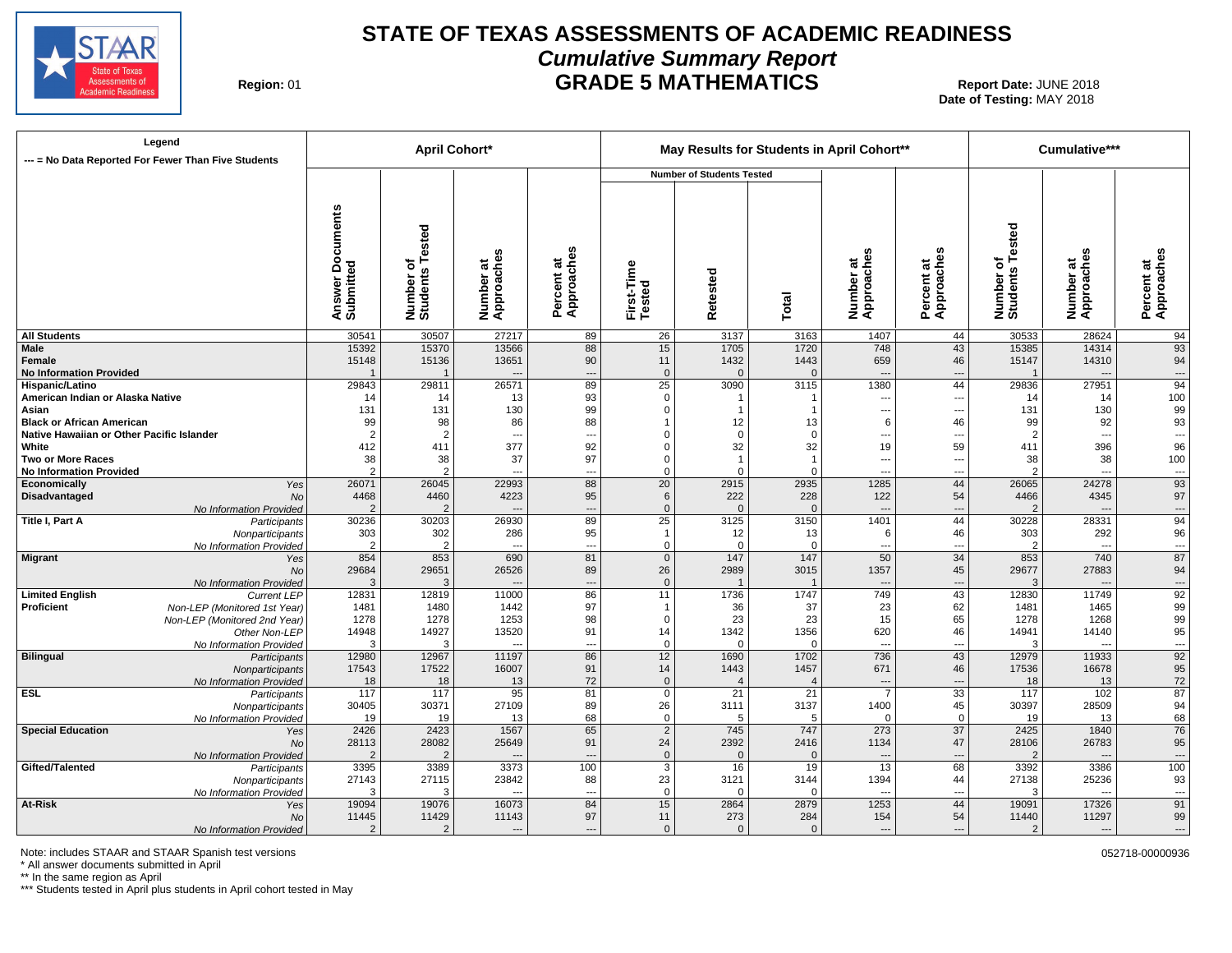

## **STATE OF TEXAS ASSESSMENTS OF ACADEMIC READINESS Cumulative Summary Report GRADE 8 READING** Report Date: JUNE 2018

**Region: 01** 

**Date of Testing:**  MAY 2018

052718-00000936

| --- = No Data Reported For Fewer Than Five Students        | Legend                                     |                                            |                                      | <b>April Cohort*</b><br>Cumulative***<br>May Results for Students in April Cohort**<br><b>Number of Students Tested</b> |                                |                         |                   |                        |                                 |                                 |                              |                          |                                |
|------------------------------------------------------------|--------------------------------------------|--------------------------------------------|--------------------------------------|-------------------------------------------------------------------------------------------------------------------------|--------------------------------|-------------------------|-------------------|------------------------|---------------------------------|---------------------------------|------------------------------|--------------------------|--------------------------------|
|                                                            |                                            |                                            |                                      |                                                                                                                         |                                |                         |                   |                        |                                 |                                 |                              |                          |                                |
|                                                            |                                            | <b>Documents</b><br>Answer Do<br>Submitted | Tested<br>৳<br>Number of<br>Students | Number at<br>Approaches                                                                                                 | U)<br>Percent at<br>Approaches | First-Time<br>Tested    | etested<br>œ      | Total                  | Number at<br>Approaches         | Percent at<br>Approaches        | Number of<br>Students Tested | Number at<br>Approaches  | Percent at<br>Approaches       |
| <b>All Students</b>                                        |                                            | 31749                                      | 30064                                | 21755                                                                                                                   | 72                             | 71                      | 7932              | 8003                   | 2367                            | 30                              | 30135                        | 24122                    | 80                             |
| <b>Male</b>                                                |                                            | 16143                                      | 15374                                | 10403                                                                                                                   | 68                             | 41                      | 4733              | 4774                   | 1385                            | 29                              | 15415                        | 11788                    | 76                             |
| Female<br><b>No Information Provided</b>                   |                                            | 15604<br>$\mathcal{P}$                     | 14688<br>$\overline{2}$              | 11351                                                                                                                   | 77<br>$\overline{a}$           | 30<br>$\overline{0}$    | 3198              | 3228<br>$\overline{1}$ | 982<br>$\overline{\phantom{a}}$ | 30<br>---                       | 14718<br>2                   | 12333<br>$\overline{a}$  | 84<br>$\overline{\phantom{a}}$ |
| Hispanic/Latino                                            |                                            | 30868                                      | 29337                                | 21144                                                                                                                   | $\overline{72}$                | 64                      | 7827              | 7891                   | 2327                            | $\overline{29}$                 | 29401                        | 23471                    | 80                             |
| American Indian or Alaska Native                           |                                            | 15                                         | 14                                   | 9                                                                                                                       | 64                             | $\mathbf 0$             | 5                 | 5                      | $\overline{2}$                  | 40                              | 14                           | 11                       | 79                             |
| Asian                                                      |                                            | 168                                        | 95                                   | 94                                                                                                                      | 99                             | $\Omega$                | $\Omega$          | $\Omega$               | ---                             | $\overline{\phantom{a}}$        | 95                           | 94                       | 99                             |
| <b>Black or African American</b>                           |                                            | 142                                        | 137                                  | 103                                                                                                                     | 75                             | 0                       | 30                | 30                     | 12                              | 40                              | 137                          | 115                      | 84                             |
| Native Hawaiian or Other Pacific Islander                  |                                            | $\mathbf{3}$                               | $\overline{2}$                       | $\overline{\phantom{a}}$                                                                                                | $\overline{\phantom{a}}$       | 0                       | $\Omega$          | $\Omega$               | ---                             | $\overline{\phantom{a}}$        | 2                            | $\overline{\phantom{a}}$ | $\overline{\phantom{a}}$       |
| White                                                      |                                            | 524                                        | 459                                  | 387                                                                                                                     | 84                             | 7                       | 66                | 73                     | 24                              | 33                              | 466                          | 411                      | 88                             |
| <b>Two or More Races</b><br><b>No Information Provided</b> |                                            | 27<br>2                                    | 18<br>$\overline{2}$                 | 15<br>$\overline{a}$                                                                                                    | 83<br>---                      | $\Omega$<br>$\mathbf 0$ | 3<br>$\mathbf{1}$ | 3<br>-1                | ---<br>$\overline{a}$           | $\overline{\phantom{a}}$<br>--- | 18<br>$\mathcal{P}$          | 17<br>$\overline{a}$     | 94<br>$\overline{a}$           |
| Economically                                               | Yes                                        | 26479                                      | 25372                                | 17672                                                                                                                   | 70                             | 63                      | 7359              | 7422                   | 2142                            | 29                              | 25435                        | 19814                    | 78                             |
| Disadvantaged                                              | No                                         | 5266                                       | 4688                                 | 4082                                                                                                                    | 87                             | 8                       | 570               | 578                    | 225                             | 39                              | 4696                         | 4307                     | 92                             |
|                                                            | No Information Provided                    |                                            | $\overline{4}$                       |                                                                                                                         | ---                            | $\mathbf 0$             | 3                 | 3                      | $\overline{\phantom{a}}$        | $\cdots$                        | $\overline{4}$               | $\overline{\phantom{a}}$ | $\overline{\phantom{a}}$       |
| Title I, Part A                                            | Participants                               | 31567                                      | 29886                                | 21630                                                                                                                   | $\overline{72}$                | 71                      | 7889              | 7960                   | 2358                            | 30                              | 29957                        | 23988                    | 80                             |
|                                                            | Nonparticipants                            | 179                                        | 175                                  | 124                                                                                                                     | 71                             | $\mathbf 0$             | 41                | 41                     | 9                               | 22                              | 175                          | 133                      | 76                             |
|                                                            | No Information Provided                    | 3                                          | 3                                    | $\overline{a}$                                                                                                          | $\overline{a}$                 | $\mathbf 0$             | $\mathcal{P}$     | 2                      | $\overline{a}$                  | ---                             | 3                            | $\overline{a}$           | ---                            |
| <b>Migrant</b>                                             | Yes                                        | 1036<br>30706                              | 1000                                 | 594<br>21160                                                                                                            | 59                             | $\overline{2}$<br>69    | 373               | 375                    | 100<br>2266                     | $\overline{27}$<br>30           | 1002                         | 694<br>23426             | 69<br>80                       |
|                                                            | No<br>No Information Provided              |                                            | 29057<br>7                           |                                                                                                                         | 73<br>14                       | $\mathbf{0}$            | 7554<br>5         | 7623<br>-5             | $\overline{1}$                  | 20                              | 29126<br>$\overline{7}$      | $\overline{2}$           | 29                             |
| <b>Limited English</b>                                     | <b>Current LEP</b>                         | 9128                                       | 8904                                 | 3967                                                                                                                    | 45                             | $\overline{22}$         | 4744              | 4766                   | 1072                            | $\overline{22}$                 | 8926                         | 5039                     | $\overline{56}$                |
| Proficient                                                 | Non-LEP (Monitored 1st Year)               | 1321                                       | 1255                                 | 1098                                                                                                                    | 87                             | 3                       | 154               | 157                    | 97                              | 62                              | 1258                         | 1195                     | 95                             |
|                                                            | Non-LEP (Monitored 2nd Year)               | 1596                                       | 1499                                 | 1386                                                                                                                    | 92                             | $\mathbf{1}$            | 111               | 112                    | 60                              | 54                              | 1500                         | 1446                     | 96                             |
|                                                            | Other Non-LEP                              | 19699                                      | 18401                                | 15302                                                                                                                   | 83                             | 45                      | 2920              | 2965                   | 1138                            | 38                              | 18446                        | 16440                    | 89                             |
|                                                            | No Information Provided                    | -5                                         | 5                                    | $\overline{2}$                                                                                                          | 40                             | $\mathbf 0$             | 3                 | 3                      | $\sim$                          | $\overline{a}$                  | 5                            | $\overline{2}$           | 40                             |
| <b>Bilingual</b>                                           | Participants                               | 174                                        | 173                                  | 149                                                                                                                     | 86                             | $\mathbf 0$             | 23                | 23                     | $6\phantom{.}6$                 | 26                              | 173                          | 155                      | $\overline{90}$                |
|                                                            | Nonparticipants                            | 31543<br>32                                | 29860<br>31                          | 21599<br>$\overline{7}$                                                                                                 | 72<br>23                       | 71<br>$\mathbf 0$       | 7886<br>23        | 7957<br>23             | 2358<br>3                       | 30<br>13                        | 29931<br>31                  | 23957<br>10              | 80<br>32                       |
| <b>ESL</b>                                                 | No Information Provided<br>Participants    | 9007                                       | 8786                                 | 3951                                                                                                                    | 45                             | $\overline{22}$         | 4652              | 4674                   | 1049                            | $\overline{22}$                 | 8808                         | 5000                     | $\overline{57}$                |
|                                                            | Nonparticipants                            | 22711                                      | 21248                                | 17797                                                                                                                   | 84                             | 49                      | 3258              | 3307                   | 1315                            | 40                              | 21297                        | 19112                    | 90                             |
|                                                            | No Information Provided                    | 31                                         | 30                                   | 7                                                                                                                       | 23                             | $\mathbf 0$             | 22                | 22                     | 3                               | 14                              | 30                           | 10                       | 33                             |
| <b>Special Education</b>                                   | Yes                                        | 2462                                       | 2433                                 | 604                                                                                                                     | 25                             | 15                      | 1588              | 1603                   | 222                             | 14                              | 2448                         | 826                      | 34                             |
|                                                            | No                                         | 29283                                      | 27627                                | 21150                                                                                                                   | 77                             | 56                      | 6341              | 6397                   | 2145                            | 34                              | 27683                        | 23295                    | 84                             |
|                                                            | No Information Provided                    | $\Delta$                                   |                                      |                                                                                                                         | $\overline{a}$                 | $\mathbf 0$             | 3                 | 3                      | $\overline{\phantom{a}}$        | $\overline{a}$                  | $\Delta$                     |                          | $\overline{\phantom{a}}$       |
| Gifted/Talented                                            | Participants                               | 3700                                       | 3200                                 | 3141                                                                                                                    | 98                             | $\overline{4}$          | 58                | 62                     | 42                              | 68                              | 3204                         | 3183                     | $\overline{99}$                |
|                                                            | Nonparticipants<br>No Information Provided | 28045<br>4                                 | 26860<br>$\overline{4}$              | 18613<br>$\overline{a}$                                                                                                 | 69<br>---                      | 67<br>$\mathbf 0$       | 7871<br>3         | 7938<br>3              | 2325<br>$\sim$                  | 29<br>---                       | 26927<br>$\overline{4}$      | 20938<br>$\overline{a}$  | 78<br>$\overline{\phantom{a}}$ |
| At-Risk                                                    | Yes                                        | 18918                                      | 18486                                | 10644                                                                                                                   | 58                             | 54                      | 7494              | 7548                   | 2128                            | 28                              | 18540                        | 12772                    | 69                             |
|                                                            | <b>No</b>                                  | 12828                                      | 11575                                | 11110                                                                                                                   | 96                             | 17                      | 436               | 453                    | 239                             | 53                              | 11592                        | 11349                    | 98                             |
|                                                            | No Information Provided                    | p                                          | 3                                    | $\overline{a}$                                                                                                          | ---                            | $\mathbf{0}$            | $\overline{2}$    | $\mathcal{P}$          | $\overline{\phantom{a}}$        | $\overline{a}$                  | $\mathcal{R}$                | $\overline{a}$           | $\hspace{0.05cm} \cdots$       |
| Career/Technical                                           | Participants                               | 12853                                      | 12535                                | 9372                                                                                                                    | 75                             | 29                      | 3013              | 3042                   | 958                             | $\overline{31}$                 | 12564                        | 10330                    | 82                             |
| Education                                                  | Nonparticipants                            | 18886                                      | 17519                                | 12380                                                                                                                   | 71                             | 42                      | 4913              | 4955                   | 1408                            | 28                              | 17561                        | 13788                    | 79                             |
|                                                            | No Information Provided                    | 10                                         | 10                                   | 3                                                                                                                       | 30                             | $\Omega$                | 6                 | 6                      | $\overline{1}$                  | 17                              | 10                           | $\Delta$                 | 40                             |

\* All answer documents submitted in April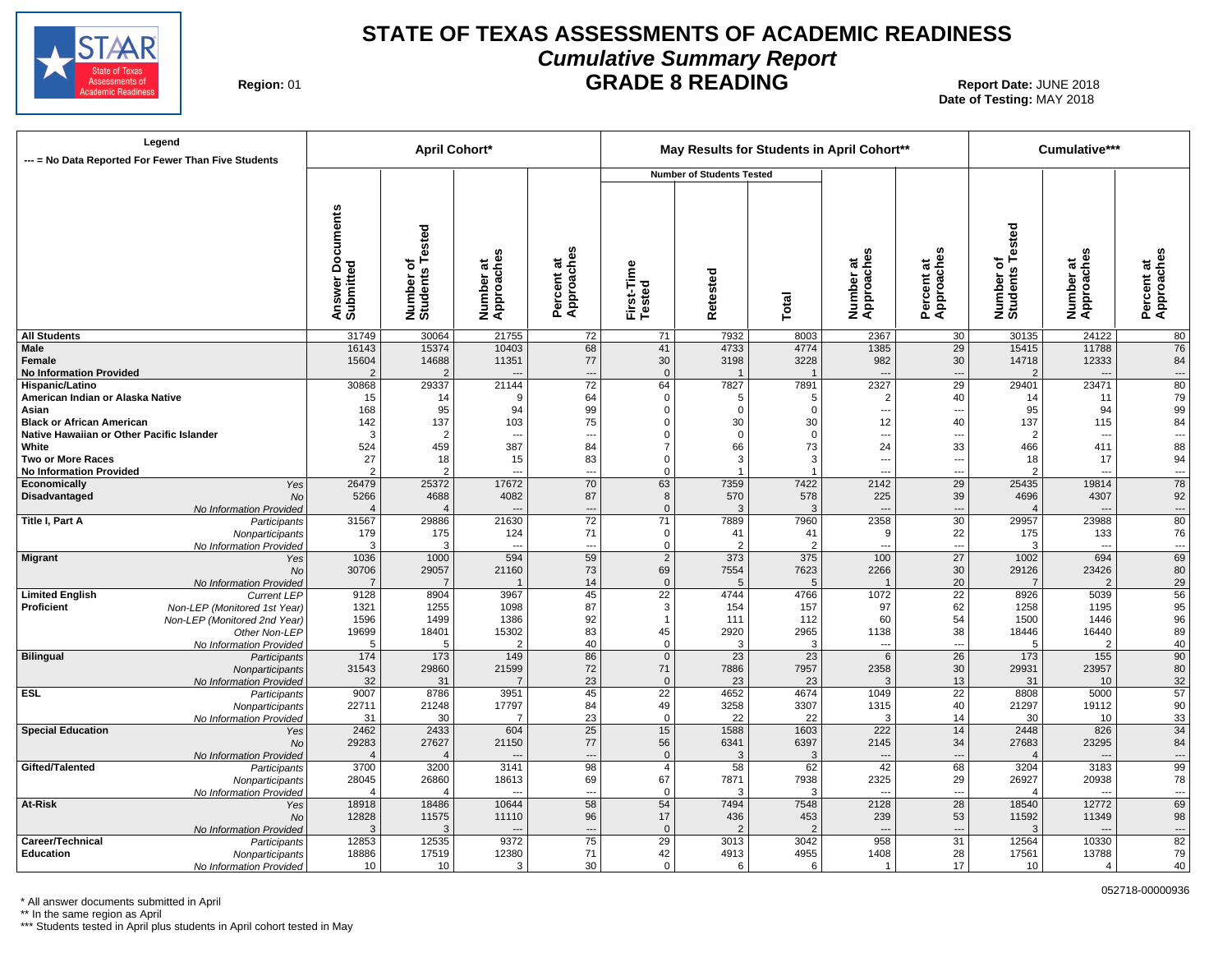

## **STATE OF TEXAS ASSESSMENTS OF ACADEMIC READINESS Cumulative Summary Report GRADE 8 MATHEMATICS** Report Date: JUNE 2018

**Region: 01** 

**Date of Testing:**  MAY 2018

| Legend<br>--- = No Data Reported For Fewer Than Five Students                                                                                                          |                                            | <b>April Cohort*</b>                         |                                                |                                             |                                                             | Cumulative***                                           |                               |                                                         |                                              |                                    |                                                                   |                                                                  |
|------------------------------------------------------------------------------------------------------------------------------------------------------------------------|--------------------------------------------|----------------------------------------------|------------------------------------------------|---------------------------------------------|-------------------------------------------------------------|---------------------------------------------------------|-------------------------------|---------------------------------------------------------|----------------------------------------------|------------------------------------|-------------------------------------------------------------------|------------------------------------------------------------------|
|                                                                                                                                                                        |                                            |                                              |                                                |                                             |                                                             | <b>Number of Students Tested</b>                        |                               |                                                         |                                              |                                    |                                                                   |                                                                  |
|                                                                                                                                                                        | <b>Documents</b><br>Answer Do<br>Submitted | Number of<br>Students Tested                 | Number at<br>Approaches                        | w<br>Percent at<br>Approaches               | First-Time<br>Tested                                        | etested<br>œ                                            | Total                         | Number at<br>Approaches                                 | Percent at<br>Approaches                     | Number of<br>Students Tested       | U)<br>Number at<br>Approaches                                     | Percent at<br>Approaches                                         |
| <b>All Students</b>                                                                                                                                                    | 31557                                      | 23549                                        | 18779                                          | 80                                          | 61                                                          | 4485                                                    | 4546                          | 1655                                                    | 36                                           | 23610                              | 20434                                                             | 87                                                               |
| Male<br>Female<br><b>No Information Provided</b>                                                                                                                       | 16024<br>15531<br>2                        | 12186<br>11361<br>$\mathcal{P}$              | 9303<br>9475                                   | 76<br>83<br>$\overline{\phantom{a}}$        | 41<br>20<br>$\mathbf{0}$                                    | 2693<br>1791                                            | 2734<br>1811                  | 932<br>722<br>$\overline{\phantom{a}}$                  | 34<br>40<br>---                              | 12227<br>11381                     | 10235<br>10197<br>$\overline{a}$                                  | 84<br>90<br>$\hspace{0.05cm} \cdots$                             |
| Hispanic/Latino<br>American Indian or Alaska Native<br>Asian<br><b>Black or African American</b>                                                                       | 30711<br>15<br>162<br>134                  | 23063<br>12<br>109<br>43                     | 18355<br>10<br>109<br>34                       | 80<br>83<br>100<br>79                       | 58<br>$\Omega$<br>$\Omega$<br>$\Omega$                      | 4429<br>$\overline{2}$<br>$\mathbf 0$<br>$\overline{7}$ | 4487<br>2<br>$\Omega$<br>-7   | 1643<br>$\overline{a}$<br>$---$<br>$\mathbf 0$          | $\overline{37}$<br>---<br>---<br>$\mathsf 0$ | 23121<br>12<br>109<br>43           | 19998<br>10<br>109<br>34                                          | 86<br>83<br>100<br>79                                            |
| Native Hawaiian or Other Pacific Islander<br>White<br><b>Two or More Races</b><br><b>No Information Provided</b>                                                       | 3<br>504<br>26<br>2                        | $\overline{2}$<br>299<br>19<br>$\mathcal{P}$ | $\overline{a}$<br>250<br>18<br>$\overline{a}$  | $\overline{\phantom{a}}$<br>84<br>95<br>--- | $\mathbf 0$<br>3<br>$\mathbf 0$<br>$\Omega$                 | $\mathbf 0$<br>45<br>$\overline{1}$                     | $\mathbf 0$<br>48             | $\overline{a}$<br>12<br>---<br>$\overline{\phantom{a}}$ | ---<br>25<br><br>                            | $\overline{2}$<br>302<br>19<br>2   | $\overline{\phantom{a}}$<br>262<br>18<br>$\overline{\phantom{a}}$ | $\hspace{0.05cm} \cdots$<br>87<br>95<br>$\hspace{0.05cm} \ldots$ |
| Economically<br>Yes<br>Disadvantaged<br>No<br>No Information Provided                                                                                                  | 26330<br>5223<br>$\overline{4}$            | 20163<br>3382<br>$\overline{4}$              | 15737<br>3041                                  | 78<br>90<br>$\overline{\phantom{a}}$        | 57<br>$\overline{4}$<br>$\mathbf 0$                         | 4165<br>317<br>3                                        | 4222<br>321<br>3              | 1529<br>126<br>$\overline{\phantom{a}}$                 | 36<br>39<br>---                              | 20220<br>3386                      | 17266<br>3167<br>$\overline{a}$                                   | 85<br>94<br>$\overline{\phantom{a}}$                             |
| Title I, Part A<br>Participants<br>Nonparticipants<br>No Information Provided                                                                                          | 31375<br>179<br>p                          | 23466<br>80<br>3                             | 18748<br>30<br>$\overline{a}$                  | 80<br>38<br>--                              | 60<br>1<br>$\mathbf 0$                                      | 4443<br>40<br>$\mathcal{P}$                             | 4503<br>41                    | 1652<br>3<br>---                                        | $\overline{37}$<br>$\overline{7}$<br>---     | 23526<br>81<br>3                   | 20400<br>33<br>$\overline{a}$                                     | 87<br>41<br>$\cdots$                                             |
| <b>Migrant</b><br>Yes<br><b>No</b><br>No Information Provided                                                                                                          | 1032<br>30518<br>-7                        | 934<br>22608                                 | 653<br>18124<br>$\overline{2}$                 | 70<br>80<br>29                              | $\mathbf{1}$<br>60<br>$\mathbf 0$                           | 251<br>4230                                             | 252<br>4290<br>$\overline{4}$ | 83<br>1572<br>$\overline{\phantom{a}}$                  | 33<br>37<br>---                              | 935<br>22668<br>$\overline{7}$     | 736<br>19696<br>$\overline{2}$                                    | 79<br>87<br>29                                                   |
| <b>Limited English</b><br><b>Current LEP</b><br>Proficient<br>Non-LEP (Monitored 1st Year)<br>Non-LEP (Monitored 2nd Year)<br>Other Non-LEP<br>No Information Provided | 9050<br>1327<br>1595<br>19580<br>-5        | 7945<br>997<br>1157<br>13445<br>5            | 5459<br>931<br>1091<br>11296<br>$\overline{2}$ | 69<br>93<br>94<br>84<br>40                  | $\overline{22}$<br>$\overline{4}$<br>2<br>33<br>$\mathbf 0$ | 2343<br>64<br>65<br>2010<br>3                           | 2365<br>68<br>67<br>2043<br>3 | 811<br>38<br>36<br>769<br>---                           | 34<br>56<br>54<br>38<br>---                  | 7967<br>1001<br>1159<br>13478<br>5 | 6270<br>969<br>1127<br>12065<br>3                                 | 79<br>97<br>97<br>90<br>60                                       |
| <b>Bilingual</b><br>Participants<br>Nonparticipants<br>No Information Provided                                                                                         | 174<br>31351<br>32                         | $103$<br>23416<br>30                         | 92<br>18675<br>12                              | 89<br>80<br>40                              | $\overline{0}$<br>61<br>$\mathbf{0}$                        | 10<br>4459<br>16                                        | 10<br>4520<br>16              | $\overline{3}$<br>1651<br>$\overline{1}$                | 30<br>37<br>$6\phantom{1}$                   | 103<br>23477<br>30                 | 95<br>20326<br>13                                                 | $\overline{92}$<br>87<br>43                                      |
| <b>ESL</b><br>Participants<br>Nonparticipants<br>No Information Provided                                                                                               | 8930<br>22596<br>31                        | 7832<br>15688<br>29                          | 5399<br>13368<br>12                            | 69<br>85<br>41                              | $\overline{21}$<br>40<br>$\mathbf 0$                        | 2298<br>2172<br>15                                      | 2319<br>2212<br>15            | 800<br>854<br>$\overline{1}$                            | 34<br>39<br>$\overline{7}$                   | 7853<br>15728<br>29                | 6199<br>14222<br>13                                               | 79<br>$90\,$<br>45                                               |
| <b>Special Education</b><br>Yes<br><b>No</b><br>No Information Provided                                                                                                | 2391<br>29162<br>$\overline{4}$            | 2259<br>21286                                | 979<br>17799                                   | 43<br>84<br>$\overline{\phantom{a}}$        | 19<br>42<br>$\mathbf 0$                                     | 1105<br>3377<br>3                                       | 1124<br>3419<br>3             | 248<br>1407<br>$\overline{\phantom{a}}$                 | $\overline{22}$<br>41<br>---                 | 2278<br>21328                      | 1227<br>19206<br>$\overline{a}$                                   | 54<br>$90\,$<br>$\hspace{0.05cm} \ldots$                         |
| Gifted/Talented<br>Participants<br>Nonparticipants<br>No Information Provided                                                                                          | 3748<br>27805<br>$\Delta$                  | 1764<br>21781<br>$\overline{4}$              | 1738<br>17040                                  | 99<br>78<br>$\overline{a}$                  | $\overline{1}$<br>60<br>$\mathbf 0$                         | 25<br>4457<br>$\mathcal{R}$                             | 26<br>4517<br>3               | 16<br>1639<br>$\overline{a}$                            | 62<br>36<br>÷-                               | 1765<br>21841<br>$\overline{4}$    | 1754<br>18679<br>$\overline{a}$                                   | $\overline{99}$<br>86<br>---                                     |
| At-Risk<br>Yes<br><b>No</b><br>No Information Provided                                                                                                                 | 18780<br>12774<br>p                        | 16423<br>7123<br>3                           | 11917<br>6861                                  | 73<br>96<br>$\overline{\phantom{a}}$        | 52<br>9<br>$\mathbf{0}$                                     | 4238<br>245                                             | 4290<br>254                   | 1531<br>124<br>$\overline{\phantom{a}}$                 | 36<br>49<br>---                              | 16475<br>7132<br>3                 | 13448<br>6985<br>$\overline{a}$                                   | 82<br>98<br>$\hspace{0.05cm} \cdots$                             |
| Career/Technical<br>Participants<br>Education<br>Nonparticipants<br>No Information Provided                                                                            | 12675<br>18872<br>10                       | 9738<br>13801<br>10                          | 7872<br>10904<br>3                             | 81<br>79<br>30                              | 22<br>39<br>$\Omega$                                        | 1757<br>2722<br>6                                       | 1779<br>2761<br>6             | 660<br>995<br>$\Omega$                                  | $\overline{37}$<br>36<br>$\Omega$            | 9760<br>13840<br>10                | 8532<br>11899<br>3                                                | 87<br>86<br>30                                                   |

\* All answer documents submitted in April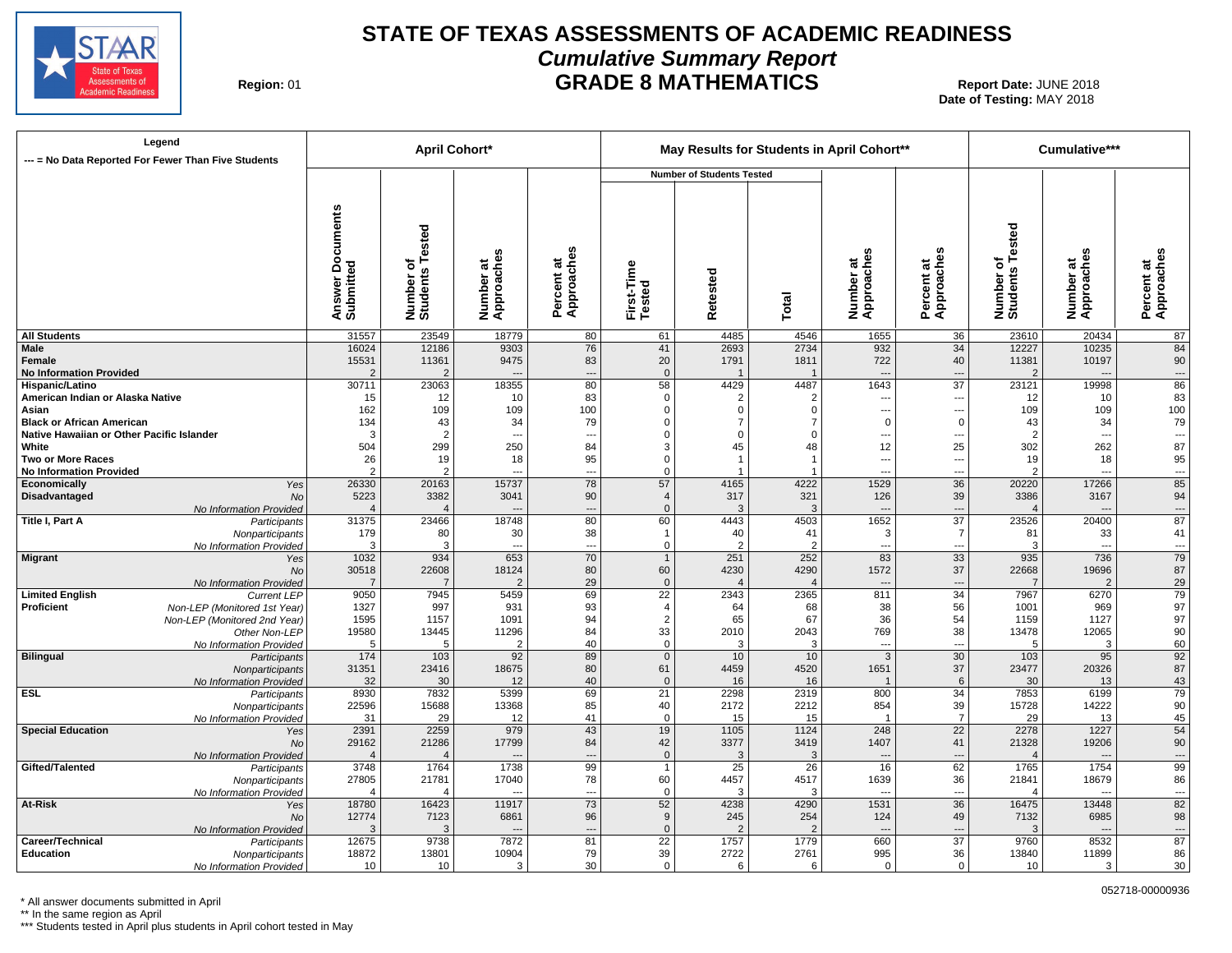

# **Summary Report**

Region: 01 **Region: 01 CALL CONSISTS AND CONTROLL SETS ARE SETS AND EXAMPLE 5 READING Report Date: JUNE 2018** Date of Testing: MAY 2018

| <b>Administration Summary</b>                                                 |                                 |                                  |                                  |                                |                                  |                                |                          |                                            |                                 |                                |                               |                                             | Results for Each Reporting Category*            |                                |                                                |                              |
|-------------------------------------------------------------------------------|---------------------------------|----------------------------------|----------------------------------|--------------------------------|----------------------------------|--------------------------------|--------------------------|--------------------------------------------|---------------------------------|--------------------------------|-------------------------------|---------------------------------------------|-------------------------------------------------|--------------------------------|------------------------------------------------|------------------------------|
|                                                                               |                                 |                                  |                                  |                                |                                  |                                |                          |                                            |                                 |                                | $\mathbf{1}$                  |                                             | $\overline{2}$                                  |                                | $\overline{\mathbf{3}}$                        |                              |
| <b>Number</b><br>Percent<br>5565<br>85<br><b>Students Tested</b>              |                                 |                                  |                                  |                                |                                  |                                |                          |                                            |                                 |                                |                               | Understanding/<br>Analysis<br>Across Genres | Understanding/<br>Analysis of<br>Literary Texts |                                | Understanding/<br>Analysis of<br>Informational |                              |
| <b>Students Not Tested</b>                                                    |                                 |                                  |                                  |                                |                                  |                                |                          |                                            |                                 |                                |                               |                                             |                                                 |                                |                                                |                              |
| 17<br><b>Absent</b><br>$\mathbf 0$                                            |                                 |                                  |                                  |                                |                                  |                                |                          |                                            |                                 |                                |                               |                                             |                                                 |                                |                                                |                              |
| 15<br>Other<br>973                                                            | ested                           |                                  | Meet                             |                                |                                  |                                |                          |                                            |                                 |                                |                               |                                             |                                                 |                                |                                                |                              |
| <b>Total Documents Submitted</b><br>6555<br>100                               | ۴<br>৳                          | <b>ore</b>                       |                                  |                                |                                  |                                |                          |                                            |                                 |                                |                               |                                             |                                                 |                                |                                                |                              |
| Legend                                                                        |                                 | န္တပ္တိ                          | ĕ                                |                                |                                  | Approaches                     | <b>Meets</b>             |                                            | <b>Masters</b>                  |                                |                               |                                             | <b>Number of Items Tested</b>                   |                                |                                                |                              |
| --- = No Data Reported For Fewer Than Five Students                           |                                 |                                  | Did                              |                                |                                  |                                |                          |                                            |                                 |                                | 8                             |                                             | 16                                              |                                | 14                                             |                              |
|                                                                               | Number or<br>Students           | Avera                            | #                                | %                              | #                                | %                              | #                        | $\%$                                       | #                               | %                              | #                             | $\frac{9}{6}$                               | Avg. # of Items / % Correct<br>#                | %                              | #                                              | %                            |
| <b>All Students</b>                                                           | 5565                            | 1409                             | 4105                             | $\overline{74}$                | 1460                             | 26                             | 237                      | $\overline{4}$                             | 49                              | $\overline{1}$                 | 3.8                           | 48                                          | 7.5                                             | 47                             | 6.3                                            | 45                           |
| <b>Male</b>                                                                   | 3199                            | 1402                             | 2435                             | 76                             | 764                              | 24                             | 124                      | $\overline{4}$                             | 25                              | $\mathbf{1}$                   | 3.8                           | 47                                          | 7.2                                             | 45                             | 6.1                                            | 43                           |
| Female                                                                        | 2366                            | 1418                             | 1670                             | 71                             | 696                              | 29                             | 113                      | 5 <sup>5</sup>                             | 24                              | $\mathbf{1}$                   | 3.8                           | 48                                          | 7.9                                             | 49                             | 6.5                                            | 46                           |
| <b>No Information Provided</b>                                                | $\Omega$                        |                                  |                                  | $\hspace{1.5cm} \cdots$        | $\overline{\phantom{a}}$         | $\overline{\phantom{a}}$       | ---                      | ---                                        | $\overline{\phantom{a}}$        | ---                            | $\overline{\phantom{a}}$      | $\overline{\phantom{a}}$                    | $\qquad \qquad \cdots$                          | $\overline{\phantom{a}}$       | $\overline{\phantom{a}}$                       | $\hspace{0.05cm} \ldots$     |
| Hispanic/Latino                                                               | 5489                            | 1408                             | 4049                             | 74                             | 1440                             | 26                             | 235                      | 4                                          | 49                              | $\mathbf{1}$                   | 3.8                           | 48                                          | 7.5                                             | 47                             | 6.3                                            | 45                           |
| American Indian or Alaska Native                                              | -1                              | $\sim$                           | $\overline{\phantom{a}}$         | $\overline{a}$                 | ---                              | $---$                          | ---                      | ---                                        | $\overline{\phantom{a}}$        | $---$                          | $\overline{\phantom{a}}$      | $\sim$                                      | ---                                             | $---$                          | $\overline{\phantom{a}}$                       | $\overline{\phantom{a}}$     |
| Asian                                                                         | 6                               | 1358                             | 5                                | 83                             | $\overline{1}$                   | 17                             | $\Omega$                 | $\mathbf{0}$                               | $\Omega$                        | $\mathbf 0$                    | 3.5                           | 44                                          | 4.7                                             | 29                             | 6.0                                            | 43                           |
| <b>Black or African American</b><br>Native Hawaiian or Other Pacific Islander | 20<br>$\Omega$                  | 1415<br>$\sim$                   | 14<br>---                        | 70<br>$\overline{a}$           | 6<br>---                         | 30<br>$\overline{\phantom{a}}$ | -1<br>---                | 5<br>$\overline{a}$                        | $\Omega$<br>---                 | $\mathbf 0$<br>$---$           | 4.0<br>$\overline{a}$         | 49<br>$\overline{a}$                        | 8.4<br>$\overline{a}$                           | 53<br>$---$                    | 5.7<br>$\overline{\phantom{a}}$                | 41<br>$---$                  |
| White                                                                         | 45                              | 1408                             | 35                               | 78                             | 10                               | 22                             | $\Omega$                 | $\mathbf 0$                                | $\Omega$                        | $\mathbf 0$                    | 3.7                           | 47                                          | 7.5                                             | 47                             | 6.4                                            | 46                           |
| <b>Two or More Races</b>                                                      | 3                               | $\overline{\phantom{a}}$         | ---                              | $\overline{a}$                 | $\overline{\phantom{a}}$         | $\overline{\phantom{a}}$       | ---                      | ---                                        | $\overline{\phantom{a}}$        | ---                            | $\overline{a}$                | ---                                         |                                                 | ---                            | ---                                            | $\overline{a}$               |
| <b>No Information Provided</b>                                                |                                 | $\overline{\phantom{a}}$         | $\overline{\phantom{a}}$         | $\overline{\phantom{a}}$       | ---                              | $\overline{\phantom{a}}$       | ---                      | ---                                        | $\overline{\phantom{a}}$        | $---$                          | $\overline{\phantom{a}}$      | $---$                                       | ---                                             | $\overline{\phantom{a}}$       | $\overline{\phantom{a}}$                       | $\overline{\phantom{a}}$     |
| Yes<br>Economically                                                           | 5178                            | 1407                             | 3844                             | 74                             | 1334                             | 26                             | 207                      | $\overline{4}$                             | 44                              | $\mathbf{1}$                   | 3.8                           | 47                                          | 7.5                                             | 47                             | 6.2                                            | 45                           |
| <b>Disadvantaged</b><br><b>No</b>                                             | 386                             | 1426                             | 261                              | 68                             | 125                              | 32                             | 29                       | 8                                          | 5                               | $\mathbf{1}$                   | 4.0                           | 50                                          | 8.1                                             | 50                             | 6.7                                            | 48                           |
| No Information Provided                                                       | $\overline{\mathbf{1}}$         | $\overline{\phantom{a}}$         |                                  | $---$                          | $\overline{\phantom{a}}$         | $---$                          | ---                      | $---$                                      | $\overline{\phantom{a}}$        | $---$                          | $\overline{a}$                | $---$                                       | $---$                                           | $---$                          | $\overline{a}$                                 | $---$                        |
| Title I, Part A<br>Participants                                               | 5538                            | 1408                             | 4086                             | $\overline{74}$                | 1452<br>$\overline{7}$           | 26                             | 235                      | $\overline{4}$                             | 48                              | $\mathbf{1}$                   | 3.8                           | 48                                          | 7.5                                             | 47                             | 6.3                                            | 45                           |
| Nonparticipants<br>No Information Provided                                    | 26<br>$\overline{1}$            | 1414<br>$\overline{\phantom{a}}$ | 19<br>$\overline{\phantom{a}}$   | 73<br>$\overline{\phantom{a}}$ | ---                              | 27<br>$\overline{\phantom{a}}$ | - 1<br>---               | 4<br>---                                   | - 1<br>$\overline{\phantom{a}}$ | 4<br>---                       | 3.8<br>$---$                  | 48<br>---                                   | 7.6<br>---                                      | 48<br>---                      | 6.4<br>$\overline{\phantom{a}}$                | 46<br>---                    |
| <b>Migrant</b><br>Yes                                                         | 255                             | 1393                             | 200                              | 78                             | 55                               | 22                             | 14                       | 5                                          | 5                               | $\overline{2}$                 | 3.5                           | 44                                          | 7.0                                             | 44                             | 5.9                                            | 42                           |
| No                                                                            | 5309                            | 1409                             | 3905                             | 74                             | 1404                             | 26                             | 222                      | 4                                          | 44                              | $\mathbf{1}$                   | 3.8                           | 48                                          | 7.5                                             | 47                             | 6.3                                            | 45                           |
| No Information Provided                                                       | $\overline{1}$                  |                                  |                                  | $\cdots$                       | $\overline{\phantom{a}}$         | $\overline{\phantom{a}}$       | $\overline{a}$           | ---                                        | $\overline{\phantom{a}}$        | $\overline{\phantom{a}}$       | $---$                         | $\overline{a}$                              | $\overline{\phantom{a}}$                        | $---$                          | $\overline{a}$                                 | $\qquad \qquad \cdots$       |
| <b>Current LEP</b><br><b>Limited English</b>                                  | 3107                            | 1405                             | 2338                             | 75                             | 769                              | $\overline{25}$                | 131                      | $\overline{4}$                             | 28                              | $\overline{1}$                 | 3.7                           | 47                                          | 7.3                                             | 46                             | 6.2                                            | 44                           |
| Non-LEP (Monitored 1st Year)<br>Proficient                                    | 109                             | 1452                             | 56                               | 51                             | 53                               | 49                             | 5                        | 5                                          | $\overline{2}$                  | $\overline{2}$                 | 4.3                           | 53                                          | 8.8                                             | 55                             | 7.6                                            | 54                           |
| Non-LEP (Monitored 2nd Year)                                                  | 46                              | 1446                             | 24                               | 52                             | 22                               | 48                             | 5                        | 11                                         | -1                              | $\overline{2}$                 | 4.2                           | 52                                          | 8.3                                             | 52                             | 7.6                                            | 54                           |
| Other Non-LEP<br>No Information Provided                                      | 2302<br>$\overline{\mathbf{1}}$ | 1411<br>$\overline{\phantom{a}}$ | 1687                             | 73                             | 615                              | 27                             | 95<br>---                | $\overline{4}$                             | 18                              | $\mathbf{1}$                   | 3.9                           | 48                                          | 7.7                                             | 48<br>$\overline{\phantom{a}}$ | 6.2<br>$\overline{\phantom{a}}$                | 45                           |
| <b>Bilingual</b><br>Participants                                              | 3029                            | 1406                             | 2262                             | $\cdots$<br>75                 | $\sim$<br>767                    | $\overline{\phantom{a}}$<br>25 | 132                      | $\hspace{0.05cm} \ldots$<br>$\overline{4}$ | $\overline{\phantom{a}}$<br>28  | $\cdots$<br>$\mathbf{1}$       | $\qquad \qquad \cdots$<br>3.8 | $\hspace{0.05cm} \ldots$<br>47              | $\overline{\phantom{a}}$<br>7.4                 | 46                             | 6.2                                            | $\qquad \qquad \cdots$<br>45 |
| Nonparticipants                                                               | 2533                            | 1412                             | 1841                             | 73                             | 692                              | 27                             | 104                      | $\overline{4}$                             | 21                              | $\mathbf{1}$                   | 3.8                           | 48                                          | 7.6                                             | 48                             | 6.3                                            | 45                           |
| No Information Provided                                                       | 3                               | $\sim$                           | $\sim$                           | $\overline{a}$                 | $\overline{\phantom{a}}$         | $\sim$                         | $\overline{a}$           | $\overline{a}$                             | $\overline{a}$                  | $\overline{a}$                 | $-$                           | $---$                                       | $\overline{\phantom{a}}$                        | $-$                            | ---                                            | $\overline{a}$               |
| <b>ESL</b><br>Participants                                                    | 43                              | 1385                             | 36                               | 84                             |                                  | 16                             | $\Omega$                 | $\overline{0}$                             | $\Omega$                        | $\overline{0}$                 | 3.3                           | 42                                          | 6.8                                             | 43                             | 5.8                                            | 41                           |
| Nonparticipants                                                               | 5519                            | 1409                             | 4067                             | 74                             | 1452                             | 26                             | 236                      | 4                                          | 49                              | $\mathbf{1}$                   | 3.8                           | 48                                          | 7.5                                             | 47                             | 6.3                                            | 45                           |
| No Information Provided                                                       | 3                               | $\overline{a}$                   | $\overline{\phantom{a}}$         | $\overline{a}$                 | $\overline{\phantom{a}}$         | ---                            | ---                      | ---                                        | $\overline{\phantom{a}}$        | ---                            | $\overline{\phantom{a}}$      | $\overline{\phantom{a}}$                    | ---                                             | $\overline{\phantom{a}}$       | $\overline{\phantom{a}}$                       | $\qquad \qquad \cdots$       |
| <b>Special Education</b><br>Yes                                               | 1300                            | 1364                             | 1142                             | 88                             | 158                              | 12                             | 36                       | $\mathbf{3}$                               | 3                               | $\mathbf 0$                    | 3.2                           | 41                                          | 6.2                                             | 39                             | 5.0                                            | 36                           |
| No<br>No Information Provided                                                 | 4264<br>$\overline{1}$          | 1422<br>$\sim$                   | 2963<br>$\overline{\phantom{a}}$ | 69<br>$\sim$                   | 1301<br>$\overline{\phantom{a}}$ | 31<br>$\overline{a}$           | 200<br>$\sim$            | 5<br>$\overline{a}$                        | 46<br>$\overline{a}$            | $\mathbf{1}$<br>$\overline{a}$ | 4.0<br>$-$                    | 50<br>$\overline{\phantom{a}}$              | 7.9<br>$\sim$                                   | 49<br>$\overline{a}$           | 6.6<br>---                                     | 47<br>$\overline{a}$         |
| Gifted/Talented<br>Participants                                               | 51                              | 1502                             | 20                               | 39                             | $\overline{31}$                  | 61                             | $\overline{12}$          | 24                                         | $\overline{4}$                  | $\overline{8}$                 | 5.0                           | 63                                          | 10.0                                            | 63                             | 8.5                                            | 61                           |
| Nonparticipants                                                               | 5513                            | 1408                             | 4085                             | 74                             | 1428                             | 26                             | 224                      | $\overline{4}$                             | 45                              | $\mathbf{1}$                   | 3.8                           | 47                                          | 7.5                                             | 47                             | 6.2                                            | 45                           |
| No Information Provided                                                       |                                 | $\overline{a}$                   | $\overline{\phantom{a}}$         | $\overline{a}$                 | $\overline{\phantom{a}}$         | $\overline{\phantom{a}}$       | $\overline{a}$           | $\overline{a}$                             | $\overline{a}$                  | ---                            | $\overline{a}$                | $\sim$                                      | $\overline{a}$                                  | $\overline{\phantom{a}}$       | $\sim$                                         | $\overline{a}$               |
| At-Risk<br>Yes                                                                | 5034                            | 1404                             | 3808                             | 76                             | 1226                             | 24                             | 186                      | $\overline{4}$                             | 36                              | $\mathbf{1}$                   | 3.7                           | 47                                          | 7.4                                             | 46                             | 6.1                                            | 44                           |
| No                                                                            | 530                             | 1451                             | 297                              | 56                             | 233                              | 44                             | 50                       | 9                                          | 13                              | $\overline{2}$                 | 4.4                           | 55                                          | 8.8                                             | 55                             | 7.3                                            | 52                           |
| No Information Provided                                                       | $\overline{1}$                  | $\overline{\phantom{a}}$         | $\overline{\phantom{a}}$         | $\overline{a}$                 | ---                              | $---$                          | $\overline{\phantom{a}}$ | $---$                                      | ---                             | $---$                          | $---$                         | $---$                                       | $\overline{a}$                                  | $---$                          | $\overline{a}$                                 | $---$                        |

\* Students who took the paper STAAR with embedded supports version of the test are not included in the reporting category results. 052718-00000936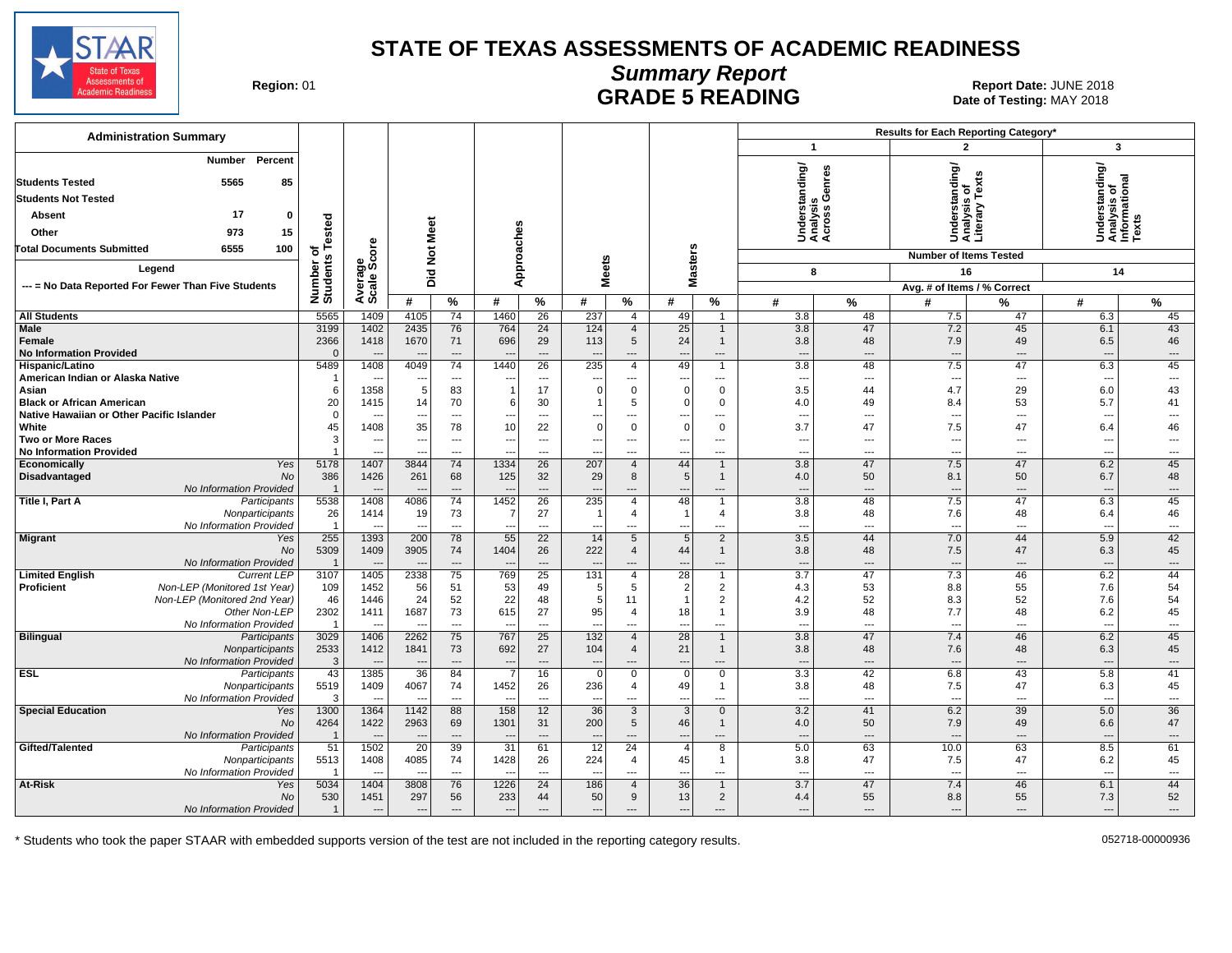

**Summary Report**

Region: 01 **Region: 01 CRADE 5 MATHEMATICS Date: JUNE 2018 Date: JUNE 2018** Date of Testing: MAY 2018

| <b>Administration Summary</b>                                                                                                                         |                                           |                                                    |                                            |                                      |                                             |                                        |                                      |                                        |                                                  |                                           |                                                                       |                                      | <b>Results for Each Reporting Category</b>    |                                        |                                                             |                                         |                                                          |                                            |
|-------------------------------------------------------------------------------------------------------------------------------------------------------|-------------------------------------------|----------------------------------------------------|--------------------------------------------|--------------------------------------|---------------------------------------------|----------------------------------------|--------------------------------------|----------------------------------------|--------------------------------------------------|-------------------------------------------|-----------------------------------------------------------------------|--------------------------------------|-----------------------------------------------|----------------------------------------|-------------------------------------------------------------|-----------------------------------------|----------------------------------------------------------|--------------------------------------------|
|                                                                                                                                                       |                                           |                                                    |                                            |                                      |                                             |                                        |                                      |                                        |                                                  |                                           | $\mathbf{1}$                                                          |                                      | $\overline{2}$                                |                                        | 3                                                           |                                         | $\overline{\mathbf{4}}$                                  |                                            |
| Percent<br><b>Number</b><br>3050<br><b>Students Tested</b><br>46<br><b>Students Not Tested</b><br>12<br>Absent<br>$\mathbf{0}$<br>3570<br>54<br>Other | ested                                     |                                                    | Meet                                       |                                      | Approaches                                  |                                        |                                      |                                        |                                                  |                                           | epresentations<br>Numerical<br>Representatior<br>and<br>Relationships |                                      | raic<br>ن                                     | and Algebraic<br>Relationships         | គ្គ<br>ស្រុ<br>Geometry:<br>Measuremo                       |                                         | Personal<br>Incial<br>Analysi<br><u> 혼</u><br>ಕ<br>ے ≌ ی | racv                                       |
| <b>Total Documents Submitted</b><br>6632<br>100                                                                                                       | 하                                         |                                                    | $\breve{\mathbf{z}}$                       |                                      |                                             |                                        |                                      |                                        |                                                  |                                           |                                                                       |                                      |                                               |                                        | <b>Number of Items Tested</b>                               |                                         |                                                          |                                            |
| Legend                                                                                                                                                | S                                         | ge<br>Score                                        |                                            |                                      |                                             |                                        | <b>Meets</b>                         |                                        | <b>Masters</b>                                   |                                           | 6                                                                     |                                      | 17                                            |                                        | 9                                                           |                                         | $\overline{\mathbf{4}}$                                  |                                            |
| --- = No Data Reported For Fewer Than Five Students                                                                                                   |                                           |                                                    | Did                                        |                                      |                                             |                                        |                                      |                                        |                                                  |                                           |                                                                       |                                      |                                               |                                        | Avg. # of Items / % Correct                                 |                                         |                                                          |                                            |
|                                                                                                                                                       | Number<br>Students                        | Averag<br>Scale                                    | #                                          | $\%$                                 | #                                           | $\%$                                   | #                                    | %                                      | #                                                | $\%$                                      | #                                                                     | %                                    | #                                             | ℅                                      | #                                                           | %                                       | #                                                        | $\%$                                       |
| <b>All Students</b>                                                                                                                                   | 3050                                      | 1487                                               | 1664                                       | 55                                   | 1386                                        | 45                                     | 148                                  | 5                                      | 22                                               | $\mathbf{1}$                              | 2.4                                                                   | 40                                   | 7.7                                           | 45                                     | 4.2                                                         | 47                                      | 1.8                                                      | 44                                         |
| Male<br>Female<br><b>No Information Provided</b>                                                                                                      | 1681<br>1369<br>$\Omega$                  | 1485<br>1490                                       | 941<br>723                                 | 56<br>53<br>---                      | 740<br>646                                  | 44<br>47<br>$\overline{a}$             | 92<br>56                             | 5<br>$\overline{4}$<br>---             | 14<br>8                                          | $\mathbf 1$<br>$\mathbf{1}$<br>---        | 2.4<br>2.4<br>$\overline{\phantom{a}}$                                | 41<br>40<br>$\overline{\phantom{a}}$ | 7.7<br>7.8<br>$\overline{\phantom{a}}$        | 45<br>46<br>$---$                      | 4.1<br>4.4<br>$\overline{a}$                                | 46<br>48<br>$\overline{a}$              | 1.7<br>1.8<br>$\overline{\phantom{a}}$                   | 44<br>44<br>$\overline{\phantom{a}}$       |
| Hispanic/Latino<br>American Indian or Alaska Native                                                                                                   | 3002                                      | 1487<br>$---$                                      | 1644<br>$\overline{\phantom{a}}$           | 55<br>$\overline{a}$                 | 1358<br>$\overline{a}$                      | 45<br>$\overline{a}$                   | 145<br>$\overline{a}$                | $\overline{5}$<br>$\overline{a}$       | 22<br>$\overline{a}$                             | $\overline{1}$<br>$\overline{a}$          | 2.4<br>$\overline{\phantom{a}}$                                       | 40<br>$\overline{a}$                 | 7.7<br>$\overline{\phantom{a}}$               | 45<br>---                              | 4.2<br>$\sim$                                               | 47<br>$---$                             | 1.8<br>$\overline{a}$                                    | 44<br>$\overline{\phantom{a}}$             |
| Asian<br><b>Black or African American</b><br>Native Hawaiian or Other Pacific Islander                                                                | 13<br>$\Omega$                            | $\overline{a}$<br>1475<br>$\overline{\phantom{a}}$ | ---<br>$\overline{7}$<br>---               | $\overline{a}$<br>54<br>$\cdots$     | 6                                           | $\overline{a}$<br>46<br>$\overline{a}$ | --<br>$\Omega$<br>---                | $\overline{a}$<br>$\mathbf 0$<br>---   | ---<br>$\Omega$                                  | ---<br>$\mathbf 0$<br>---                 | $\sim$<br>2.1<br>$\sim$                                               | ---<br>35<br>---                     | ---<br>7.7<br>---                             | $\overline{a}$<br>45<br>$\overline{a}$ | $\sim$<br>4.2<br>$\overline{a}$                             | $\overline{a}$<br>46<br>$---$           | ---<br>1.4<br>---                                        | ---<br>35<br>---                           |
| White<br><b>Two or More Races</b><br><b>No Information Provided</b>                                                                                   | 31<br>-1                                  | 1519<br>$\overline{a}$<br>$\overline{a}$           | 12<br>--<br>$\overline{\phantom{a}}$       | 39<br>---<br>$\overline{a}$          | 19<br>---<br>$\overline{a}$                 | 61<br>---<br>---                       | ---<br>$\overline{a}$                | 3<br>---<br>---                        | $\Omega$<br>---<br>---                           | $\mathbf 0$<br>---<br>---                 | 2.9<br>$\overline{\phantom{a}}$<br>---                                | 49<br>---<br>---                     | 8.9<br>---<br>---                             | 53<br>---<br>$\overline{a}$            | 4.2<br>$\overline{\phantom{a}}$<br>$\overline{\phantom{a}}$ | 47<br>$\overline{\phantom{a}}$<br>$---$ | 2.3<br>$\overline{\phantom{a}}$<br>---                   | 56<br>$---$<br>---                         |
| Economically<br>Yes                                                                                                                                   | 2828                                      | 1486                                               | 1564                                       | 55                                   | 1264                                        | 45                                     | 135                                  | 5                                      | 18                                               | $\mathbf{1}$                              | 2.4                                                                   | 40                                   | 7.7                                           | 45                                     | 4.2                                                         | 47                                      | 1.7                                                      | 44                                         |
| Disadvantaged<br><b>No</b>                                                                                                                            | 220                                       | 1506                                               | 100                                        | 45                                   | 120                                         | 55                                     | 12                                   | 5                                      | 4                                                | $\overline{2}$                            | 2.6                                                                   | 43                                   | 8.3                                           | 49                                     | 4.4                                                         | 49                                      | 2.0                                                      | 49                                         |
| No Information Provided<br>Title I, Part A                                                                                                            | $\overline{2}$<br>3035                    | $\overline{\phantom{a}}$<br>1487                   | 1657                                       | $\qquad \qquad \cdots$<br>55         | $\overline{\phantom{a}}$<br>1378            | ---<br>45                              | 145                                  | ---<br>5                               | $\overline{22}$                                  | ---<br>$\overline{1}$                     | $\overline{\phantom{a}}$<br>2.4                                       | ---<br>40                            | $\overline{\phantom{a}}$<br>7.7               | ---<br>45                              | $\overline{\phantom{a}}$<br>4.2                             | $\overline{a}$<br>47                    | $\overline{\phantom{a}}$<br>1.8                          | $\cdots$<br>44                             |
| Participants<br>Nonparticipants<br>No Information Provided                                                                                            | 13<br>$\overline{2}$                      | 1516                                               | 7<br>$\overline{a}$                        | 54<br>$\overline{a}$                 | 6                                           | 46<br>$\overline{a}$                   | 2                                    | 15<br>---                              | $\overline{0}$<br>---                            | $\mathbf 0$<br>---                        | 2.7<br>$\sim$                                                         | 45<br>---                            | 8.8<br>$\overline{\phantom{a}}$               | 52<br>$---$                            | 4.5<br>$\overline{\phantom{a}}$                             | 50<br>$\overline{\phantom{a}}$          | 2.1<br>$\overline{\phantom{a}}$                          | 52<br>$\overline{\phantom{a}}$             |
| <b>Migrant</b><br>Yes<br>No<br>No Information Provided                                                                                                | 150<br>2897<br>3                          | 1476<br>1488                                       | 96<br>1567                                 | 64<br>54<br>$\overline{\phantom{a}}$ | 54<br>1330                                  | 36<br>46<br>$\overline{\phantom{a}}$   | 10<br>137                            | $\overline{7}$<br>5<br>---             | $\mathbf{0}$<br>22<br>---                        | $\mathbf 0$<br>$\mathbf{1}$<br>---        | 2.2<br>2.4<br>$\overline{\phantom{a}}$                                | 37<br>41<br>---                      | 7.2<br>7.7<br>---                             | 43<br>46<br>$\overline{a}$             | 4.1<br>4.2<br>$\overline{\phantom{a}}$                      | 46<br>47<br>$\overline{a}$              | 1.7<br>1.8<br>---                                        | 43<br>44<br>$\cdots$                       |
| <b>Limited English</b><br><b>Current LEP</b>                                                                                                          | 1619                                      | 1486                                               | 902                                        | 56                                   | 717                                         | 44                                     | 88                                   | 5                                      | 12                                               | $\mathbf{1}$                              | 2.5                                                                   | 41                                   | 7.7                                           | 45                                     | 4.2                                                         | 46                                      | 1.7                                                      | 41                                         |
| <b>Proficient</b><br>Non-LEP (Monitored 1st Year)<br>Non-LEP (Monitored 2nd Year)<br>Other Non-LEP<br>No Information Provided                         | 36<br>24<br>1369<br>$\mathcal{P}$         | 1513<br>1529<br>1488<br>$\sim$                     | 13<br>8<br>741<br>$\overline{\phantom{a}}$ | 36<br>33<br>54<br>$\overline{a}$     | 23<br>16<br>628<br>$\overline{\phantom{a}}$ | 64<br>67<br>46<br>$\overline{a}$       | 3<br>$\overline{2}$<br>54<br>٠.      | 8<br>8<br>$\overline{4}$<br>---        | 1<br>$\Omega$<br>9<br>---                        | 3<br>$\mathbf 0$<br>$\overline{1}$<br>--- | 2.6<br>2.7<br>2.4<br>---                                              | 44<br>45<br>40<br>---                | 7.9<br>9.2<br>7.7<br>$\overline{\phantom{a}}$ | 47<br>54<br>45<br>$\overline{a}$       | 4.9<br>5.0<br>4.2<br>$\sim$                                 | 54<br>56<br>47<br>$\overline{a}$        | 2.2<br>2.0<br>1.9<br>$\overline{\phantom{a}}$            | 54<br>51<br>47<br>$\overline{\phantom{a}}$ |
| <b>Bilingual</b><br>Participants<br>Nonparticipants<br>No Information Provided                                                                        | 1579<br>1467<br>$\overline{4}$            | 1486<br>1489<br>$---$                              | 875<br>788<br>--                           | 55<br>54<br>$\overline{a}$           | 704<br>679<br>$\overline{\phantom{a}}$      | 45<br>46<br>$\overline{\phantom{a}}$   | 88<br>58<br>$\overline{\phantom{a}}$ | 6<br>$\overline{4}$<br>---             | 13<br>9 <sup>1</sup><br>$\overline{\phantom{a}}$ | $\overline{1}$<br>$\mathbf{1}$<br>---     | 2.5<br>2.4<br>$\overline{\phantom{a}}$                                | 41<br>40<br>$\overline{a}$           | 7.7<br>7.7<br>$---$                           | 45<br>45<br>$\overline{a}$             | 4.2<br>4.2<br>$\overline{\phantom{a}}$                      | 47<br>47<br>$---$                       | 1.7<br>1.9<br>$\overline{\phantom{a}}$                   | 42<br>47<br>$\cdots$                       |
| <b>ESL</b><br>Participants<br>Nonparticipants<br>No Information Provided                                                                              | 19<br>3027<br>$\overline{4}$              | 1491<br>1487<br>$\overline{\phantom{a}}$           | 13<br>1650<br>$\sim$                       | 68<br>55<br>$\cdots$                 | 6<br>1377<br>$\overline{\phantom{a}}$       | 32<br>45<br>---                        | 2<br>144                             | 11<br>5<br>---                         | $\mathbf 0$<br>22<br>$\overline{\phantom{a}}$    | $\mathbf 0$<br>$\mathbf{1}$<br>---        | 2.3<br>2.4<br>---                                                     | 38<br>40<br>---                      | 8.0<br>7.7<br>$\overline{\phantom{a}}$        | 47<br>45<br>---                        | 4.2<br>4.2<br>$\overline{\phantom{a}}$                      | 46<br>47<br>$\overline{\phantom{a}}$    | 1.9<br>1.8<br>$\overline{\phantom{a}}$                   | 47<br>44<br>$\overline{\phantom{a}}$       |
| <b>Special Education</b><br>Yes<br><b>No</b><br>No Information Provided                                                                               | 759<br>2289<br>$\overline{2}$             | 1471<br>1493<br>$\overline{\phantom{a}}$           | 480<br>1184<br>$\sim$                      | 63<br>52<br>---                      | 279<br>1105<br>$\overline{\phantom{a}}$     | 37<br>48<br>$\overline{\phantom{a}}$   | 24<br>123                            | $\overline{3}$<br>5<br>---             | $\overline{2}$<br>20<br>$\overline{\phantom{a}}$ | $\mathbf 0$<br>$\mathbf{1}$<br>---        | 2.0<br>2.6<br>$\overline{\phantom{a}}$                                | 34<br>43<br>---                      | 8.0<br>7.6<br>$\overline{\phantom{a}}$        | 47<br>45<br>---                        | 3.6<br>4.4<br>$\overline{\phantom{a}}$                      | 40<br>49<br>$\overline{a}$              | 1.4<br>1.9<br>$\overline{\phantom{a}}$                   | 35<br>47<br>$\cdots$                       |
| Gifted/Talented<br>Participants<br>Nonparticipants<br>No Information Provided                                                                         | $\overline{20}$<br>3028<br>$\overline{2}$ | 1581<br>1487                                       | 5<br>1659                                  | $\overline{25}$<br>55<br>---         | 15<br>1369<br>$\overline{\phantom{a}}$      | 75<br>45<br>---                        | 6<br>141                             | 30<br>5<br>---                         | $\mathbf{3}$<br>19<br>---                        | 15<br>$\overline{1}$<br>---               | 3.6<br>2.4<br>$\sim$                                                  | 60<br>40<br>---                      | 9.8<br>7.7<br>$\overline{\phantom{a}}$        | 58<br>45<br>---                        | 5.2<br>4.2<br>$\hspace{0.05cm} \ldots$                      | 57<br>47<br>$\overline{\phantom{a}}$    | 2.8<br>1.8<br>$\overline{\phantom{a}}$                   | 69<br>44<br>---                            |
| <b>At-Risk</b><br>Yes<br>No<br>No Information Provided                                                                                                | 2771<br>277<br>2                          | 1485<br>1511<br>$\overline{\phantom{a}}$           | 1542<br>122<br>$---$                       | 56<br>44<br>$\overline{a}$           | 1229<br>155<br>$\overline{\phantom{a}}$     | 44<br>56<br>$\overline{\phantom{a}}$   | 117<br>30<br>$\overline{a}$          | $\overline{4}$<br>11<br>$\overline{a}$ | 15<br>$\overline{7}$<br>$\overline{a}$           | $\mathbf{1}$<br>3<br>---                  | 2.4<br>2.6<br>$\overline{\phantom{a}}$                                | 40<br>44<br>---                      | 7.7<br>8.2<br>$---$                           | 45<br>48<br>$---$                      | 4.2<br>4.7<br>$---$                                         | 46<br>52<br>$---$                       | 1.7<br>2.1<br>$\overline{\phantom{a}}$                   | 43<br>53<br>$\cdots$                       |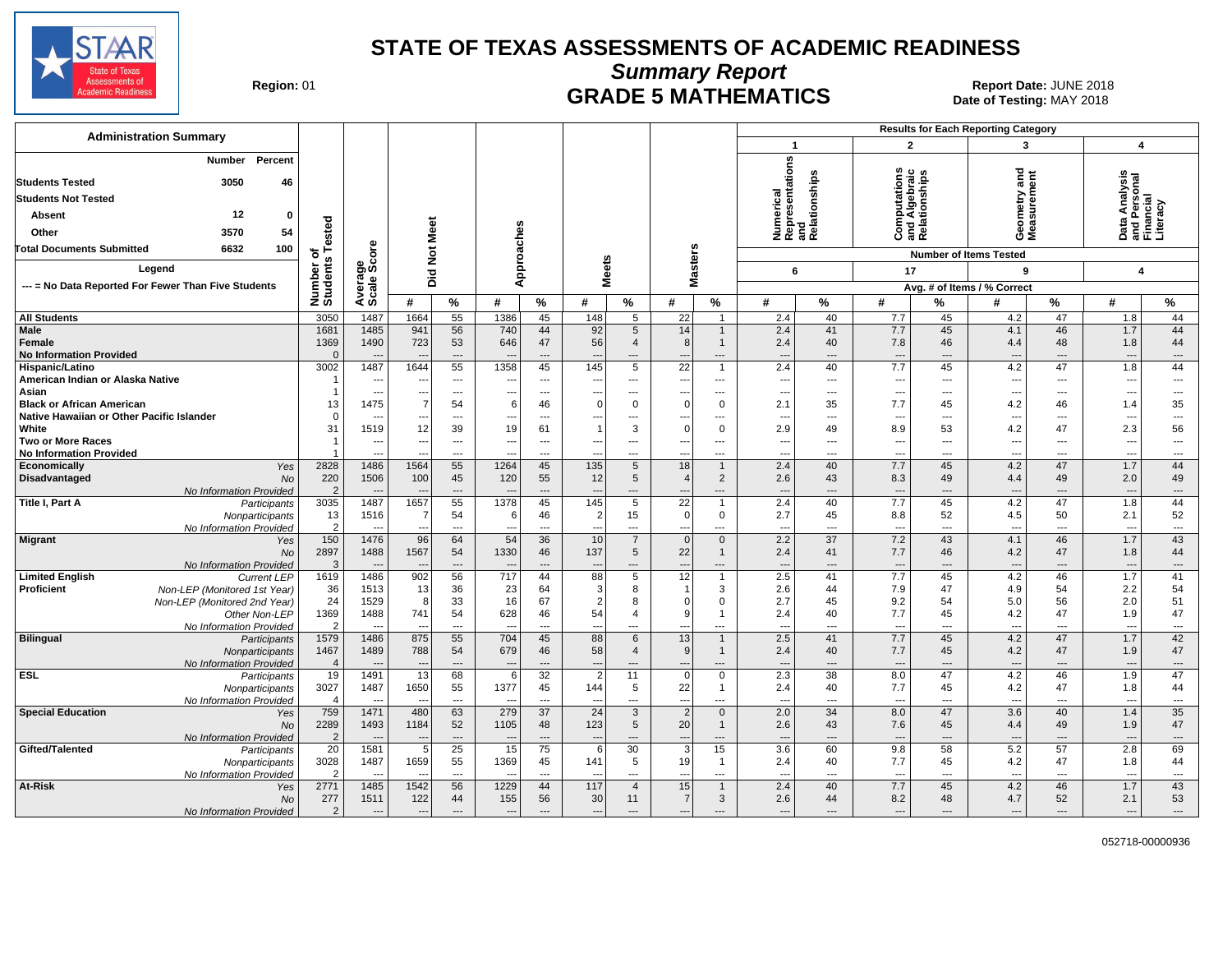

#### **Summary Report** Region: 01 **Region: 01 CALL CONSISTS AND CONTROLL SETS ARE SETS AND EXAMPLE 5 READING Report Date: JUNE 2018**

| <b>Administration Summary</b>                                    |                                  |                                                      |                                |                                   |                                                      |                                    |                                 |                                |                                                      |                                | <b>Results for Each Reporting Category</b> |                                             |                                  |                                                      |                                                |                              |  |
|------------------------------------------------------------------|----------------------------------|------------------------------------------------------|--------------------------------|-----------------------------------|------------------------------------------------------|------------------------------------|---------------------------------|--------------------------------|------------------------------------------------------|--------------------------------|--------------------------------------------|---------------------------------------------|----------------------------------|------------------------------------------------------|------------------------------------------------|------------------------------|--|
|                                                                  |                                  |                                                      |                                |                                   |                                                      |                                    |                                 |                                |                                                      |                                |                                            | $\mathbf{1}$                                |                                  | $\overline{2}$                                       | $\mathbf{3}$                                   |                              |  |
| Percent<br><b>Number</b><br>480<br>100<br><b>Students Tested</b> |                                  |                                                      |                                |                                   |                                                      |                                    |                                 |                                |                                                      |                                |                                            | Understanding/<br>Analysis<br>Across Genres | rstanding/<br>/sis of            | ഇ<br>Text                                            | Understanding/<br>Analysis of<br>Informational |                              |  |
| <b>Students Not Tested</b>                                       |                                  |                                                      |                                |                                   |                                                      |                                    |                                 |                                |                                                      |                                |                                            | ್ತ್ರ ಲೆ                                     |                                  |                                                      |                                                |                              |  |
| 0<br>Absent<br>0                                                 |                                  |                                                      |                                |                                   |                                                      |                                    |                                 |                                |                                                      |                                |                                            |                                             | 품 등                              | sis<br>Δæ.                                           |                                                |                              |  |
| Other<br>0<br>-1                                                 |                                  |                                                      |                                |                                   |                                                      |                                    |                                 |                                |                                                      |                                |                                            |                                             | ŠËŠ                              |                                                      |                                                | x<br>ڡ                       |  |
| <b>Total Documents Submitted</b><br>481<br>100                   |                                  |                                                      |                                |                                   |                                                      |                                    |                                 |                                |                                                      |                                |                                            |                                             |                                  |                                                      |                                                |                              |  |
| Legend                                                           | Number of<br>Students Tested     | <b>\verage<br/>Scale Score</b>                       | Did Not Meet                   |                                   | Approaches                                           |                                    |                                 | <b>Meets</b>                   | <b>Masters</b>                                       |                                |                                            |                                             | <b>Number of Items Tested</b>    |                                                      |                                                |                              |  |
| --- = No Data Reported For Fewer Than Five Students              |                                  |                                                      |                                |                                   |                                                      |                                    |                                 |                                |                                                      |                                |                                            | 8                                           | 16                               |                                                      | 14                                             |                              |  |
|                                                                  |                                  | ∢ທັ                                                  | #                              | $\%$                              | #                                                    | $\%$                               | #                               | %                              | #                                                    | %                              | #                                          | %                                           | Avg. # of Items / % Correct<br># | %                                                    | #                                              | %                            |  |
| <b>All Students</b>                                              | 480                              | S-1420                                               | 323                            | 67                                | 157                                                  | 33                                 | 30                              | 6                              | 6                                                    | $\mathbf{1}$                   | 3.5                                        | 44                                          | 8.1                              | 51                                                   | 4.9                                            | 35                           |  |
| <b>Male</b>                                                      | 266                              | $S-1415$                                             | 183                            | 69                                | 83                                                   | 31                                 | 12                              | 5                              | $\mathbf{1}$                                         | $\overline{0}$                 | 3.5                                        | 44                                          | 8.0                              | 50                                                   | 4.8                                            | 34                           |  |
| Female                                                           | 213                              | S-1427                                               | 139                            | 65                                | 74                                                   | 35                                 | 18                              | 8                              | 5 <sup>1</sup>                                       | 2                              | 3.6                                        | 45                                          | 8.3                              | 52                                                   | 5.1                                            | 36                           |  |
| <b>No Information Provided</b>                                   | $\overline{\mathbf{1}}$          |                                                      | $\overline{a}$                 | $\sim$                            | $\overline{\phantom{a}}$                             | $\overline{\phantom{a}}$           | $\overline{a}$                  | ---                            | $\overline{a}$                                       | $\overline{a}$                 | $\overline{a}$                             | $---$                                       | $\overline{a}$                   | $\overline{\phantom{a}}$                             | ---                                            | $\overline{a}$               |  |
| Hispanic/Latino                                                  | 476                              | $S-1420$                                             | 320                            | 67                                | 156                                                  | $\overline{33}$                    | $\overline{29}$                 | 6                              | 6 <sup>1</sup>                                       | $\mathbf{1}$                   | 3.5                                        | 44                                          | 8.2                              | 51                                                   | 4.9                                            | $\overline{35}$              |  |
| American Indian or Alaska Native                                 | $\mathbf 0$                      | $\overline{\phantom{a}}$                             | ---                            | $\hspace{0.05cm} \ldots$          | $\overline{\phantom{a}}$                             | $\overline{\phantom{a}}$           | ---                             | ---                            | $\hspace{0.05cm} \ldots$                             | ---                            | $\overline{\phantom{a}}$                   | $---$                                       | $\overline{\phantom{a}}$         | ---                                                  | ---                                            | ---                          |  |
| Asian                                                            | $\mathbf 0$                      | $\sim$                                               | ---                            | $---$                             | ---                                                  | $\overline{a}$                     | $\overline{\phantom{a}}$        | $---$                          | $\overline{\phantom{a}}$                             | $---$                          | $\overline{a}$                             | $---$                                       | $\overline{a}$                   | $\overline{\phantom{a}}$                             | ---                                            | ---                          |  |
| <b>Black or African American</b>                                 | 0                                | $\overline{\phantom{a}}$                             | ---                            | $---$                             | $\overline{\phantom{a}}$                             | $---$                              | $\overline{\phantom{a}}$        | ---                            | $\overline{\phantom{a}}$                             | $\cdots$                       | $\overline{\phantom{a}}$                   | ---                                         | ---                              | ---                                                  | ---                                            |                              |  |
| Native Hawaiian or Other Pacific Islander                        | $\Omega$                         | $\overline{\phantom{a}}$                             | ---                            | $\overline{\phantom{a}}$          | $\overline{\phantom{a}}$                             | ---                                | $\overline{\phantom{a}}$        | ---                            | $\overline{\phantom{a}}$                             | $\overline{\phantom{a}}$       | $\overline{\phantom{a}}$                   | ---                                         | ---                              | ---                                                  | ---                                            |                              |  |
| White<br><b>Two or More Races</b>                                | 3<br>$\mathbf 0$                 | $\overline{\phantom{a}}$<br>$\overline{\phantom{a}}$ | ---<br>---                     | $---$<br>$\overline{\phantom{a}}$ | $\overline{\phantom{a}}$<br>$\overline{\phantom{a}}$ | $\overline{\phantom{a}}$<br>$\sim$ | ---<br>$\overline{\phantom{a}}$ | $---$<br>$---$                 | $\overline{\phantom{a}}$<br>$\overline{\phantom{a}}$ | $---$<br>$---$                 | $\sim$<br>$---$                            | ---<br>$\overline{a}$                       | $---$<br>---                     | $\hspace{0.05cm} \ldots$<br>$\overline{\phantom{a}}$ | ---<br>---                                     | $---$                        |  |
| <b>No Information Provided</b>                                   |                                  | $\overline{a}$                                       |                                | $\overline{a}$                    | $\overline{\phantom{a}}$                             | $---$                              | $\overline{\phantom{a}}$        | $---$                          | --                                                   | $\overline{a}$                 | $\scriptstyle\cdots$                       | ---                                         | ---                              | ---                                                  | ---                                            | $\hspace{0.05cm} \ldots$     |  |
| Yes<br>Economically                                              | 465                              | $S-1420$                                             | 313                            | 67                                | 152                                                  | 33                                 | 28                              | 6                              | 5                                                    | $\mathbf{1}$                   | 3.5                                        | 44                                          | 8.2                              | 51                                                   | 4.9                                            | 35                           |  |
| Disadvantaged<br>No                                              | 14                               | S-1422                                               | 9                              | 64                                | 5                                                    | 36                                 | $\overline{2}$                  | 14                             | $\overline{1}$                                       | $\overline{7}$                 | 3.4                                        | 43                                          | 8.1                              | 50                                                   | 5.1                                            | 37                           |  |
| No Information Provided                                          | $\overline{1}$                   |                                                      |                                | $---$                             |                                                      |                                    | $\overline{\phantom{a}}$        | ---                            | $\overline{\phantom{a}}$                             | ---                            | $\overline{\phantom{a}}$                   | $\overline{a}$                              | $\overline{a}$                   | ---                                                  |                                                | $\hspace{1.5cm} \ldots$      |  |
| Title I, Part A<br>Participants                                  | 478                              | $S-1421$                                             | 321                            | 67                                | 157                                                  | 33                                 | 30                              | 6                              | $6 \mid$                                             | $\mathbf{1}$                   | 3.5                                        | 44                                          | 8.2                              | 51                                                   | 4.9                                            | 35                           |  |
| Nonparticipants                                                  | $\overline{1}$                   | $\sim$                                               | $\overline{a}$                 | $---$                             | $\overline{\phantom{a}}$                             | $\sim$                             | ---                             | $\overline{a}$                 | $\overline{\phantom{a}}$                             | $\overline{a}$                 | $\overline{a}$                             | $---$                                       | $\overline{a}$                   | $\sim$                                               | $\overline{\phantom{a}}$                       | $\overline{a}$               |  |
| No Information Provided                                          | $\overline{1}$                   |                                                      | ---                            | $\overline{a}$                    | $\overline{\phantom{a}}$                             | $\overline{a}$                     | $\overline{\phantom{a}}$        |                                | $\overline{\phantom{a}}$                             | $---$                          | $\overline{\phantom{a}}$                   | ---                                         | $\overline{a}$                   | $\overline{a}$                                       | ---                                            | $\overline{\phantom{a}}$     |  |
| <b>Migrant</b><br>Yes<br>No                                      | $\overline{22}$<br>457           | $S-1421$<br>S-1420                                   | 12<br>310                      | 55<br>68                          | 10<br>147                                            | 45<br>32                           | $\mathbf{0}$<br>30              | $\mathbf{0}$<br>$\overline{7}$ | $\overline{0}$<br>$6 \mid$                           | $\overline{0}$<br>$\mathbf{1}$ | 4.1<br>3.5                                 | 51<br>44                                    | 7.8<br>8.2                       | 49<br>51                                             | 4.8<br>4.9                                     | $\overline{34}$<br>35        |  |
| No Information Provided                                          | $\overline{\mathbf{1}}$          |                                                      | $\overline{\phantom{a}}$       | $---$                             | $\overline{\phantom{a}}$                             | $---$                              | $\overline{a}$                  | $---$                          | $\overline{a}$                                       | $---$                          | $---$                                      | $---$                                       | $---$                            | $---$                                                | $\overline{\phantom{a}}$                       | $---$                        |  |
| <b>Limited English</b><br><b>Current LEP</b>                     | 471                              | $S-1420$                                             | 316                            | 67                                | 155                                                  | $\overline{33}$                    | 30                              | 6                              | 6 <sup>1</sup>                                       | 1                              | 3.5                                        | 44                                          | 8.1                              | 51                                                   | 4.9                                            | 35                           |  |
| Proficient<br>Non-LEP (Monitored 1st Year)                       | $\overline{1}$                   | $\overline{\phantom{a}}$                             | ---                            | $---$                             | $\overline{\phantom{a}}$                             | $\overline{\phantom{a}}$           | $\overline{\phantom{a}}$        | ---                            | ---                                                  | $\overline{a}$                 | $\overline{\phantom{a}}$                   | $\overline{\phantom{a}}$                    | ---                              | $\overline{\phantom{a}}$                             | ---                                            | ---                          |  |
| Non-LEP (Monitored 2nd Year)                                     | $\mathbf 0$                      | $\overline{\phantom{a}}$                             | ---                            | $\qquad \qquad \cdots$            | $\overline{\phantom{a}}$                             | $\overline{\phantom{a}}$           | ---                             | $---$                          | $\overline{\phantom{a}}$                             | $\cdots$                       | $\scriptstyle\cdots$                       | $\overline{\phantom{a}}$                    | ---                              | $\hspace{0.05cm} \cdots$                             | $\overline{\phantom{a}}$                       | $\overline{\phantom{a}}$     |  |
| Other Non-LEP                                                    | 7                                | S-1425                                               | 5                              | 71                                | $\overline{2}$                                       | 29                                 | $\Omega$                        | 0                              | 0                                                    | $\mathbf 0$                    | 2.7                                        | 34                                          | 9.1                              | 57                                                   | 5.0                                            | 36                           |  |
| No Information Provided                                          |                                  |                                                      |                                | $\overline{a}$                    | $\overline{\phantom{a}}$                             | $\overline{\phantom{a}}$           | $\overline{\phantom{a}}$        | ---                            | $\overline{\phantom{a}}$                             | $\overline{a}$                 | $\overline{\phantom{a}}$                   | ---                                         | $\overline{a}$                   | ---                                                  | ---                                            | $\overline{\phantom{a}}$     |  |
| <b>Bilingual</b><br>Participants                                 | 472                              | S-1420                                               | 317                            | 67                                | 155                                                  | 33                                 | 30                              | 6                              | 6                                                    | $\mathbf{1}$                   | 3.5                                        | 44                                          | 8.1                              | 51                                                   | 4.9                                            | 35                           |  |
| Nonparticipants<br>No Information Provided                       | $\overline{7}$<br>$\overline{1}$ | S-1449                                               | 5<br>$\overline{\phantom{a}}$  | 71<br>$\qquad \qquad \cdots$      | $\overline{2}$                                       | 29<br>$\overline{\phantom{a}}$     | $\Omega$                        | $\mathbf{0}$<br>---            | $\Omega$<br>$\overline{\phantom{a}}$                 | $\mathbf{0}$<br>---            | 3.1<br>$\overline{\phantom{a}}$            | 39<br>$\cdots$                              | 10.1<br>$\overline{\phantom{a}}$ | 63<br>$\cdots$                                       | 5.0<br>$\overline{\phantom{a}}$                | 36<br>$\qquad \qquad \cdots$ |  |
| <b>ESL</b><br>Participants                                       | $\overline{2}$                   | $\overline{a}$                                       | ---                            | $\hspace{0.05cm} \ldots$          | $\overline{\phantom{a}}$<br>$\overline{\phantom{a}}$ | $\overline{\phantom{a}}$           | ---<br>$\overline{\phantom{a}}$ | ---                            | ---                                                  | ---                            | $\overline{\phantom{a}}$                   | $\overline{\phantom{a}}$                    | $\overline{\phantom{a}}$         | $\hspace{0.05cm} \cdots$                             | $\overline{\phantom{a}}$                       | $\overline{\phantom{a}}$     |  |
| Nonparticipants                                                  | 477                              | S-1420                                               | 321                            | 67                                | 156                                                  | 33                                 | 30                              | 6                              | 6                                                    | $\mathbf{1}$                   | 3.5                                        | 44                                          | 8.1                              | 51                                                   | 4.9                                            | 35                           |  |
| No Information Provided                                          | $\overline{1}$                   |                                                      | ---                            | $\overline{a}$                    | $\overline{\phantom{a}}$                             | ---                                | $\overline{\phantom{a}}$        | ---                            | $\overline{\phantom{a}}$                             | ---                            | $\overline{\phantom{a}}$                   | ---                                         | ---                              | ---                                                  | $\overline{\phantom{a}}$                       | ---                          |  |
| <b>Special Education</b><br>Yes                                  | 86                               | S-1382                                               | 71                             | 83                                | 15                                                   | 17                                 | $\overline{1}$                  | $\mathbf{1}$                   | $\overline{0}$                                       | $\mathbf 0$                    | 3.2                                        | 40                                          | 6.9                              | 43                                                   | 4.3                                            | 31                           |  |
| No                                                               | 393                              | S-1429                                               | 251                            | 64                                | 142                                                  | 36                                 | 29                              | $\overline{7}$                 | $6 \mid$                                             | 2                              | 3.6                                        | 45                                          | 8.4                              | 53                                                   | 5.1                                            | 36                           |  |
| No Information Provided                                          | $\overline{1}$                   |                                                      | $\overline{\phantom{a}}$       | $---$                             | $\overline{\phantom{a}}$                             | $---$                              | $\overline{\phantom{a}}$        | $\cdots$                       | $\overline{\phantom{a}}$                             | $---$                          | $\overline{\phantom{a}}$                   | $\overline{\phantom{a}}$                    | $\overline{a}$                   | $\overline{\phantom{a}}$                             | $\overline{\phantom{a}}$                       | $\overline{\phantom{a}}$     |  |
| Gifted/Talented<br>Participants                                  | $\overline{0}$                   | $\overline{\phantom{a}}$                             | $\overline{a}$                 | $---$                             | $\overline{\phantom{a}}$                             | $\overline{\phantom{a}}$           | $\overline{a}$                  | ---                            | $\ddotsc$                                            | ---                            | $\overline{\phantom{a}}$                   | ---                                         | $\overline{a}$                   | $\overline{\phantom{a}}$                             | $\overline{\phantom{a}}$                       | $\overline{\phantom{a}}$     |  |
| Nonparticipants                                                  | 478                              | S-1420                                               | 322                            | 67                                | 156                                                  | 33                                 | 29                              | 6                              | 6                                                    | $\mathbf{1}$                   | 3.5                                        | 44                                          | 8.1                              | 51                                                   | 4.9                                            | 35                           |  |
| No Information Provided                                          | $\overline{2}$                   |                                                      | $\overline{a}$                 | $---$                             | $\overline{\phantom{a}}$                             | $\sim$                             | $\overline{a}$                  | $\overline{a}$                 | ---                                                  | $---$                          | $---$                                      | $---$                                       | $---$                            | $\sim$                                               | $\overline{\phantom{a}}$                       | $---$                        |  |
| At-Risk<br>Yes                                                   | 467                              | S-1422                                               | 312                            | 67                                | 155<br>$\overline{2}$                                | 33<br>17                           | 29<br>$\overline{1}$            | 6                              | 6<br>$\overline{0}$                                  | 1<br>$\mathbf 0$               | 3.6                                        | 44                                          | 8.2                              | 51<br>43                                             | 4.9<br>4.7                                     | 35<br>33                     |  |
| No<br>No Information Provided                                    | 12<br>$\mathbf{1}$               | S-1378<br>$\overline{\phantom{a}}$                   | 10<br>$\overline{\phantom{a}}$ | 83<br>$---$                       | $\overline{\phantom{a}}$                             | $---$                              | $\overline{\phantom{a}}$        | 8<br>$---$                     | $\overline{\phantom{a}}$                             | $\overline{a}$                 | 2.6<br>$\overline{\phantom{a}}$            | 32<br>---                                   | 6.9<br>$---$                     | $\overline{\phantom{a}}$                             | $\overline{\phantom{a}}$                       | $\hspace{1.5cm} \dots$       |  |
|                                                                  |                                  |                                                      |                                |                                   |                                                      |                                    |                                 |                                |                                                      |                                |                                            |                                             |                                  |                                                      |                                                |                              |  |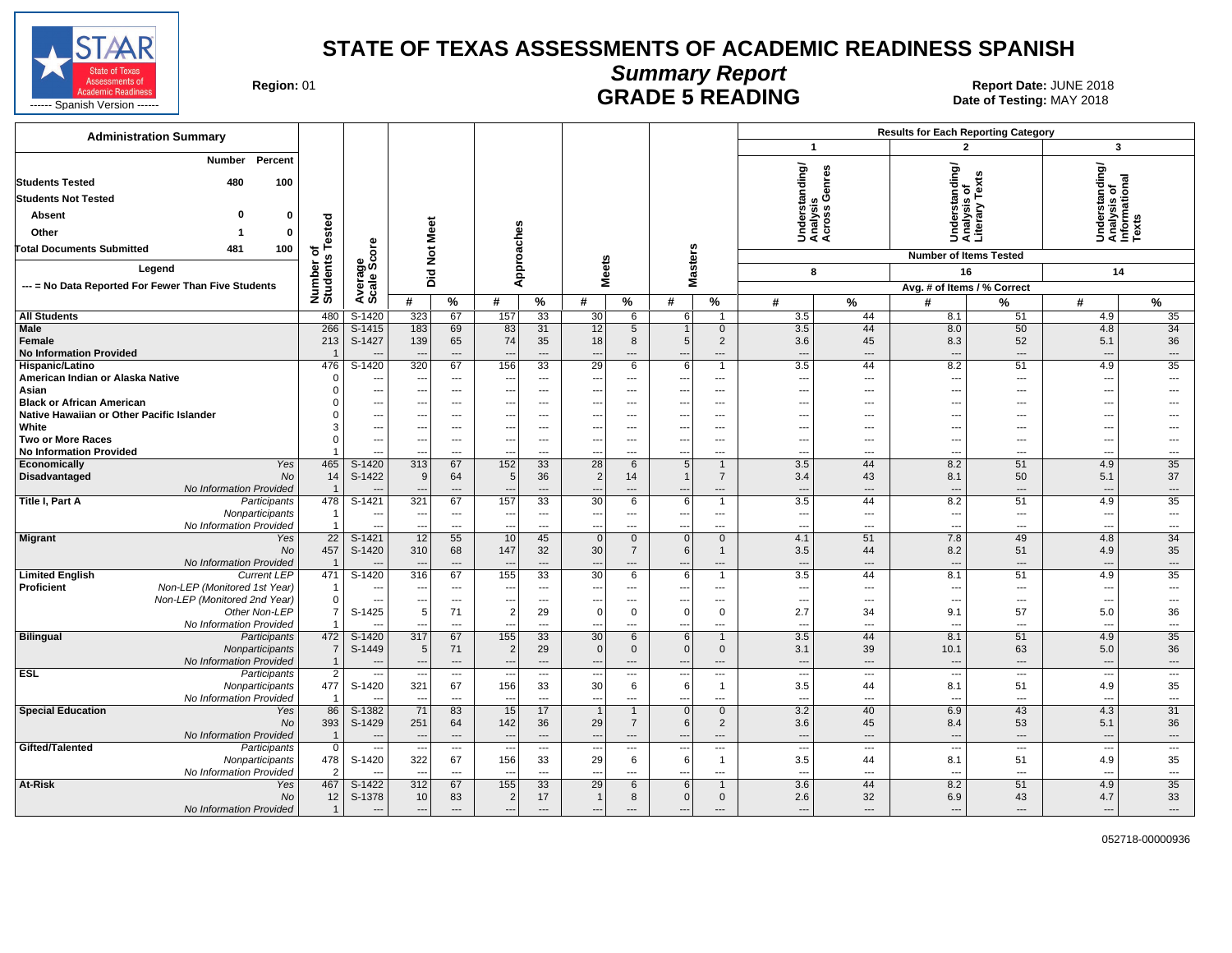

**Summary Report**

Region: 01 **Region: 01 CRADE 5 MATHEMATICS Date: JUNE 2018 Date: JUNE 2018** 

| <b>Administration Summary</b>                                                                               |                                 |                                  |                                  |                                  |                                      |                                                  |                               |                                       |                                                                      |                                            |                                                             |                                | <b>Results for Each Reporting Category</b> |                                        |                                          |                               |                                          |                                            |
|-------------------------------------------------------------------------------------------------------------|---------------------------------|----------------------------------|----------------------------------|----------------------------------|--------------------------------------|--------------------------------------------------|-------------------------------|---------------------------------------|----------------------------------------------------------------------|--------------------------------------------|-------------------------------------------------------------|--------------------------------|--------------------------------------------|----------------------------------------|------------------------------------------|-------------------------------|------------------------------------------|--------------------------------------------|
|                                                                                                             |                                 |                                  |                                  |                                  |                                      |                                                  |                               |                                       |                                                                      |                                            | $\mathbf{1}$                                                |                                | $\overline{2}$                             |                                        | 3                                        |                               | $\overline{\mathbf{4}}$                  |                                            |
| Percent<br>Number<br><b>Students Tested</b><br>173<br>100<br><b>Students Not Tested</b><br>n<br>Absent<br>0 |                                 |                                  |                                  |                                  |                                      |                                                  |                               |                                       |                                                                      |                                            | Numerical<br>Representations<br>and<br>Relationships        |                                |                                            | and Algebraic<br>Relationships         | $\frac{2}{10}$<br>Geometry:<br>Measuremo |                               | a Analysis<br>Personal<br>Incial         | racy                                       |
| Other<br>o<br>0                                                                                             | ested                           |                                  | Meet                             |                                  |                                      |                                                  |                               |                                       |                                                                      |                                            |                                                             |                                | ξ                                          |                                        |                                          |                               | ' 몯 로<br>នី ខ្លួ <u>គ្ន</u><br>កំពុំ គ្ន |                                            |
| <b>Total Documents Submitted</b><br>173<br>100                                                              | ৳                               | <b>a</b>                         |                                  |                                  | Approaches                           |                                                  |                               |                                       |                                                                      |                                            |                                                             |                                | ပ                                          |                                        |                                          |                               |                                          |                                            |
| Legend                                                                                                      | S                               |                                  | $\frac{5}{2}$                    |                                  |                                      |                                                  | <b>Meets</b>                  |                                       | <b>Masters</b>                                                       |                                            | 6                                                           |                                | 17                                         |                                        | <b>Number of Items Tested</b><br>9       |                               | $\overline{\mathbf{4}}$                  |                                            |
| --- = No Data Reported For Fewer Than Five Students                                                         |                                 |                                  | Did                              |                                  |                                      |                                                  |                               |                                       |                                                                      |                                            |                                                             |                                |                                            |                                        | Avg. # of Items / % Correct              |                               |                                          |                                            |
|                                                                                                             | Number<br>Students              | Average<br>Scale Sco             | #                                | $\%$                             | #                                    | $\%$                                             | #                             | $\%$                                  | #                                                                    | $\%$                                       | #                                                           | %                              | #                                          | %                                      | #                                        | %                             | #                                        | $\frac{9}{6}$                              |
| <b>All Students</b>                                                                                         | 173                             | 1461                             | 119                              | 69                               | 54                                   | $\overline{31}$                                  | 5                             | $\overline{3}$                        |                                                                      | $\overline{1}$                             | 2.1                                                         | 34                             | 7.0                                        | 41                                     | 3.6                                      | 40                            | 1.6                                      | 41                                         |
| Male<br>Female<br><b>No Information Provided</b>                                                            | 72<br>100                       | 1449<br>1471                     | 47<br>71                         | 65<br>71                         | 25<br>29<br>$\overline{\phantom{a}}$ | 35<br>29<br>$\cdots$                             | $\overline{4}$                | $\mathbf{1}$<br>$\overline{4}$<br>--- | $\mathbf{0}$<br>$\mathbf{1}$<br>$\overline{\phantom{a}}$             | $\mathbf 0$<br>$\mathbf{1}$<br>---         | 2.0<br>2.1<br>$\overline{\phantom{a}}$                      | 33<br>36<br>---                | 6.7<br>7.4<br>$\overline{\phantom{a}}$     | 39<br>43<br>---                        | 3.3<br>3.8<br>$\overline{\phantom{a}}$   | 36<br>42<br>---               | 1.7<br>1.6<br>$\overline{\phantom{a}}$   | 42<br>40<br>$\qquad \qquad \cdots$         |
| Hispanic/Latino                                                                                             | 171                             | 1461                             | 117                              | 68                               | 54                                   | 32                                               | 5                             | 3                                     | $\mathbf 1$                                                          | $\overline{1}$                             | 2.1                                                         | 34                             | 7.0                                        | 41                                     | 3.6                                      | 40                            | 1.6                                      | 41                                         |
| American Indian or Alaska Native                                                                            | C                               | $\ddotsc$                        | $\sim$                           | $---$                            |                                      | $---$                                            | ---                           | ---                                   | $---$                                                                | ---                                        | $\cdots$                                                    | ---                            | $\overline{\phantom{a}}$                   | $---$                                  | $\sim$                                   | ---                           | ---                                      | $\overline{\phantom{a}}$                   |
| Asian<br><b>Black or African American</b>                                                                   |                                 | ---<br>$\hspace{0.05cm} \ldots$  | ---                              | ---<br>$---$                     |                                      | ---<br>$---$                                     | ---                           | ---<br>---                            | ---                                                                  | ---<br>---                                 | $\sim$<br>---                                               | ---<br>---                     | ---<br>$---$                               | ---<br>$---$                           | ---                                      | ---<br>---                    | ---<br>---                               | ---<br>---                                 |
| Native Hawaiian or Other Pacific Islander                                                                   |                                 | $\overline{a}$                   | --                               | $---$                            |                                      | $\overline{a}$                                   | ---                           | $\overline{a}$                        | ---                                                                  | $---$                                      | ---                                                         | ---                            | $---$                                      | $---$                                  | $\sim$                                   | $---$                         | ---                                      | ---                                        |
| White                                                                                                       |                                 | ---                              |                                  | ---                              |                                      | $\overline{a}$                                   | ---                           | ---                                   | ---                                                                  | ---                                        | --                                                          | ---                            | ---                                        | ---                                    | $\overline{a}$                           | ---                           | ---                                      | ---                                        |
| <b>Two or More Races</b>                                                                                    |                                 | $\overline{\phantom{a}}$         | ---                              | $\overline{\phantom{a}}$         | $--$                                 | $---$                                            | ---                           | ---                                   | ---                                                                  | ---                                        | ---                                                         | ---                            | $---$                                      | ---                                    | $\overline{\phantom{a}}$                 | ---                           | ---                                      | ---                                        |
| <b>No Information Provided</b>                                                                              |                                 | $\overline{a}$                   | $\overline{a}$                   | $---$                            | ---                                  | $\overline{a}$                                   | ---                           | $---$                                 | $\overline{a}$                                                       | ---                                        | ---                                                         | ---                            | $---$                                      | $---$                                  | $\sim$                                   | $---$                         | $\overline{a}$                           | $---$                                      |
| Economically<br>Yes                                                                                         | 159<br>14                       | 1459<br>1476                     | 111                              | 70<br>57                         | 48<br>6                              | 30<br>43                                         | 3<br>2                        | 2<br>14                               | $\overline{1}$<br>$\overline{0}$                                     | $\overline{1}$                             | 2.1<br>2.1                                                  | 34<br>35                       | 7.0<br>7.4                                 | 41<br>44                               | 3.5<br>4.2                               | 39<br>47                      | 1.6<br>1.7                               | 41                                         |
| Disadvantaged<br><b>No</b><br>No Information Provided                                                       | $\mathbf{0}$                    | $---$                            | 8                                | $\overline{a}$                   |                                      | $\overline{a}$                                   |                               | ---                                   | ---                                                                  | $\mathbf 0$<br>---                         | $\overline{\phantom{a}}$                                    | ---                            | $---$                                      | $---$                                  | $\overline{\phantom{a}}$                 | ---                           | $\overline{\phantom{a}}$                 | 43<br>$\cdots$                             |
| Title I, Part A<br>Participants                                                                             | 172                             | 1461                             | 118                              | 69                               | 54                                   | 31                                               | 5                             | $\overline{3}$                        | $\mathbf 1$                                                          | $\overline{1}$                             | 2.1                                                         | 34                             | 7.0                                        | 41                                     | 3.6                                      | 40                            | 1.6                                      | 41                                         |
| Nonparticipants                                                                                             | $\overline{\mathbf{1}}$         | $\hspace{0.05cm} \ldots$         | $\overline{\phantom{a}}$         | $\overline{\phantom{a}}$         | ---                                  | $\hspace{0.05cm} \ldots$                         | ---                           | ---                                   | ---                                                                  | ---                                        | $\overline{\phantom{a}}$                                    | ---                            | $\qquad \qquad \cdots$                     | ---                                    | $\overline{\phantom{a}}$                 | $\qquad \qquad \cdots$        | $\overline{\phantom{a}}$                 | $\cdots$                                   |
| No Information Provided                                                                                     | $\mathbf 0$                     | ---                              |                                  | $\overline{\phantom{a}}$         | ---                                  | ---                                              | $\overline{\phantom{a}}$      | ---                                   | $\overline{\phantom{a}}$                                             | ---                                        | $\overline{\phantom{a}}$                                    | ---                            | ---                                        | ---                                    | $\overline{\phantom{a}}$                 | ---                           | $\overline{\phantom{a}}$                 | $---$                                      |
| <b>Migrant</b><br>Yes<br><b>No</b><br>No Information Provided                                               | $\mathbf{3}$<br>170<br>$\Omega$ | $\overline{a}$<br>1462           | ---<br>116                       | $\cdots$<br>68<br>$\overline{a}$ | $\overline{\phantom{a}}$<br>54       | $\overline{\phantom{a}}$<br>32<br>$\overline{a}$ | $\overline{\phantom{a}}$<br>5 | $---$<br>$\mathbf{3}$<br>---          | $\overline{\phantom{a}}$<br>$\mathbf{1}$<br>$\overline{\phantom{a}}$ | $---$<br>$\overline{1}$<br>---             | $\overline{\phantom{a}}$<br>2.1<br>$\overline{\phantom{a}}$ | $\sim$<br>34<br>$\overline{a}$ | $\cdots$<br>7.1<br>$---$                   | $\overline{a}$<br>42<br>$\overline{a}$ | $\overline{\phantom{a}}$<br>3.6<br>$---$ | $---$<br>40<br>$\overline{a}$ | $\overline{\phantom{a}}$<br>1.7<br>---   | $\overline{\phantom{a}}$<br>41<br>$\cdots$ |
| <b>Limited English</b><br><b>Current LEP</b>                                                                | 167                             | 1461                             | 114                              | 68                               | 53                                   | 32                                               | 5                             | $\overline{3}$                        | $\overline{1}$                                                       | $\overline{1}$                             | 2.0                                                         | 34                             | 7.1                                        | 42                                     | 3.6                                      | 40                            | 1.6                                      | 41                                         |
| Proficient<br>Non-LEP (Monitored 1st Year)                                                                  | $\overline{\mathbf{1}}$         | ---                              | ---                              | $\overline{\phantom{a}}$         | ---                                  | ---                                              | ---                           | ---                                   | ---                                                                  | ---                                        | $\overline{\phantom{a}}$                                    | ---                            | ---                                        | ---                                    | $\overline{\phantom{a}}$                 | ---                           | $\overline{\phantom{a}}$                 | ---                                        |
| Non-LEP (Monitored 2nd Year)<br>Other Non-LEP                                                               | $\Omega$<br>5                   | ---<br>1446                      | $\overline{a}$<br>$\overline{4}$ | $\cdots$<br>80                   | $\overline{1}$                       | $\overline{\phantom{a}}$<br>20                   | $\mathbf 0$                   | ---<br>$\mathbf 0$                    | ---<br>0                                                             | ---<br>$\mathbf 0$                         | --<br>2.6                                                   | ---<br>43                      | $\overline{\phantom{a}}$<br>5.8            | ---<br>34                              | $\overline{\phantom{a}}$<br>3.6          | ---<br>40                     | ---<br>1.4                               | $\overline{\phantom{a}}$<br>35             |
| No Information Provided                                                                                     | $\Omega$                        | $\sim$                           | $\overline{a}$                   | $---$                            | $\overline{a}$                       | $---$                                            | ---                           | $\overline{a}$                        | $\sim$                                                               | $\sim$                                     | ---                                                         | $\overline{\phantom{a}}$       | $\overline{\phantom{a}}$                   | $---$                                  | $\sim$                                   | $---$                         | $\overline{a}$                           | $\hspace{0.05cm} \ldots$                   |
| <b>Bilingual</b><br>Participants                                                                            | 166                             | 1461                             | 114                              | 69                               | 52                                   | 31                                               | 5                             | 3                                     |                                                                      | $\mathbf{1}$                               | 2.0                                                         | 34                             | 7.1                                        | 41                                     | 3.6                                      | 40                            | 1.7                                      | 41                                         |
| Nonparticipants                                                                                             | $\overline{7}$                  | 1462                             | 5 <sup>5</sup>                   | 71                               | $\overline{2}$                       | 29                                               | $\mathbf{0}$                  | $\mathbf 0$                           | $\overline{0}$                                                       | $\mathbf 0$                                | 2.7                                                         | 45                             | 6.7                                        | 39                                     | 3.6                                      | 40                            | 1.4                                      | 36                                         |
| No Information Provided                                                                                     | $\overline{0}$                  | $\overline{\phantom{a}}$         | $\overline{\phantom{a}}$         | $\hspace{1.5cm} \textbf{---}$    | $\overline{\phantom{a}}$             | $\overline{\phantom{a}}$                         | $\overline{\phantom{a}}$      | ---                                   | $\overline{\phantom{a}}$                                             | $---$                                      | $\overline{\phantom{a}}$                                    | $\overline{\phantom{a}}$       | $\overline{\phantom{a}}$                   | $---$                                  | $---$                                    | $\cdots$                      | $\overline{\phantom{a}}$                 | $\hspace{0.05cm} \ldots$                   |
| <b>ESL</b><br>Participants                                                                                  | $\overline{2}$<br>171           | $\hspace{0.05cm} \ldots$<br>1460 | 118                              | $\cdots$<br>69                   | 53                                   | $\hspace{0.05cm} \ldots$<br>31                   | 5                             | ---<br>$\mathbf{3}$                   | ---<br>$\overline{1}$                                                | ---<br>$\overline{1}$                      | --<br>2.0                                                   | ---<br>34                      | $\qquad \qquad \cdots$<br>7.0              | ---<br>41                              | $\overline{\phantom{a}}$<br>3.6          | ---<br>40                     | $\overline{\phantom{a}}$<br>1.6          | $\hspace{0.05cm} \ldots$<br>41             |
| Nonparticipants<br>No Information Provided                                                                  | $\mathbf 0$                     | $---$                            | $\sim$                           | $\overline{a}$                   | $\overline{\phantom{a}}$             | $\overline{\phantom{a}}$                         | $\overline{a}$                | $\overline{a}$                        | $\overline{a}$                                                       | $\overline{\phantom{a}}$                   | $\overline{\phantom{a}}$                                    | $\overline{\phantom{a}}$       | $\overline{\phantom{a}}$                   | ---                                    | $\sim$                                   | $\overline{a}$                | $\overline{\phantom{a}}$                 | $\overline{a}$                             |
| <b>Special Education</b><br>Yes                                                                             | 5                               | 1447                             | $\overline{3}$                   | 60                               | $\overline{2}$                       | 40                                               | $\Omega$                      | $\mathbf 0$                           | $\Omega$                                                             | $\mathbf 0$                                | 2.2                                                         | $\overline{37}$                | 6.8                                        | 40                                     | 3.0                                      | 33                            | 1.4                                      | 35                                         |
| <b>No</b>                                                                                                   | 168                             | 1461                             | 116                              | 69                               | 52                                   | 31                                               | 5                             | 3                                     | $\mathbf{1}$                                                         | $\mathbf{1}$                               | 2.0                                                         | 34                             | 7.0                                        | 41                                     | 3.6                                      | 40                            | 1.6                                      | 41                                         |
| No Information Provided                                                                                     | $\overline{0}$                  | $---$                            | $\overline{\phantom{a}}$         | $---$                            | $\overline{\phantom{a}}$             | $---$                                            | $\overline{\phantom{a}}$      | ---                                   | $\overline{\phantom{a}}$                                             | $---$                                      | $\overline{\phantom{a}}$                                    | $---$                          | $---$                                      | $---$                                  | $---$                                    | $---$                         | $\overline{\phantom{a}}$                 | $\hspace{0.05cm} \ldots$                   |
| Gifted/Talented<br>Participants                                                                             | $\mathbf 0$                     | $\hspace{0.05cm} \ldots$         | $\overline{\phantom{a}}$         | $\hspace{0.05cm} \ldots$         | --                                   | $\hspace{0.05cm} \ldots$                         | ---                           | ---                                   | ---                                                                  | $\cdots$                                   | $\overline{\phantom{a}}$                                    | ---                            | $\qquad \qquad \cdots$                     | ---                                    | $\sim$                                   | ---                           | $\overline{\phantom{a}}$                 | $\overline{\phantom{a}}$                   |
| Nonparticipants                                                                                             | 173<br>$\Omega$                 | 1461<br>$\sim$                   | 119<br>$\overline{\phantom{a}}$  | 69<br>$\overline{\phantom{a}}$   | 54<br>$\overline{\phantom{a}}$       | 31<br>$\overline{\phantom{a}}$                   | 5<br>---                      | 3<br>---                              | $\overline{1}$<br>---                                                | $\overline{1}$<br>$\overline{\phantom{a}}$ | 2.1<br>$\overline{\phantom{a}}$                             | 34<br>$\overline{\phantom{a}}$ | 7.0<br>---                                 | 41<br>---                              | 3.6<br>$\overline{\phantom{a}}$          | 40<br>---                     | 1.6<br>$\overline{\phantom{a}}$          | 41<br>$\hspace{0.05cm} \ldots$             |
| No Information Provided<br>At-Risk<br>Yes                                                                   | 161                             | 1463                             | 109                              | 68                               | 52                                   | 32                                               | 5                             | 3                                     | $\mathbf{1}$                                                         | $\overline{1}$                             | 2.1                                                         | 35                             | 7.1                                        | 42                                     | 3.6                                      | 40                            | 1.6                                      | 41                                         |
| No                                                                                                          | 12                              | 1429                             | 10                               | 83                               | $\overline{2}$                       | 17                                               | $\overline{0}$                | $\mathbf 0$                           | $\overline{0}$                                                       | $\mathbf 0$                                | 1.8                                                         | 29                             | 5.9                                        | 35                                     | 2.8                                      | 31                            | 1.8                                      | 44                                         |
| No Information Provided                                                                                     | $\mathbf 0$                     | $\overline{a}$                   | $\overline{\phantom{a}}$         | $\overline{a}$                   | $\overline{\phantom{a}}$             | ---                                              | ---                           | ---                                   |                                                                      | ---                                        | ---                                                         | ---                            | $\overline{\phantom{a}}$                   | ---                                    | $\overline{\phantom{a}}$                 | ---                           | ---                                      | $\cdots$                                   |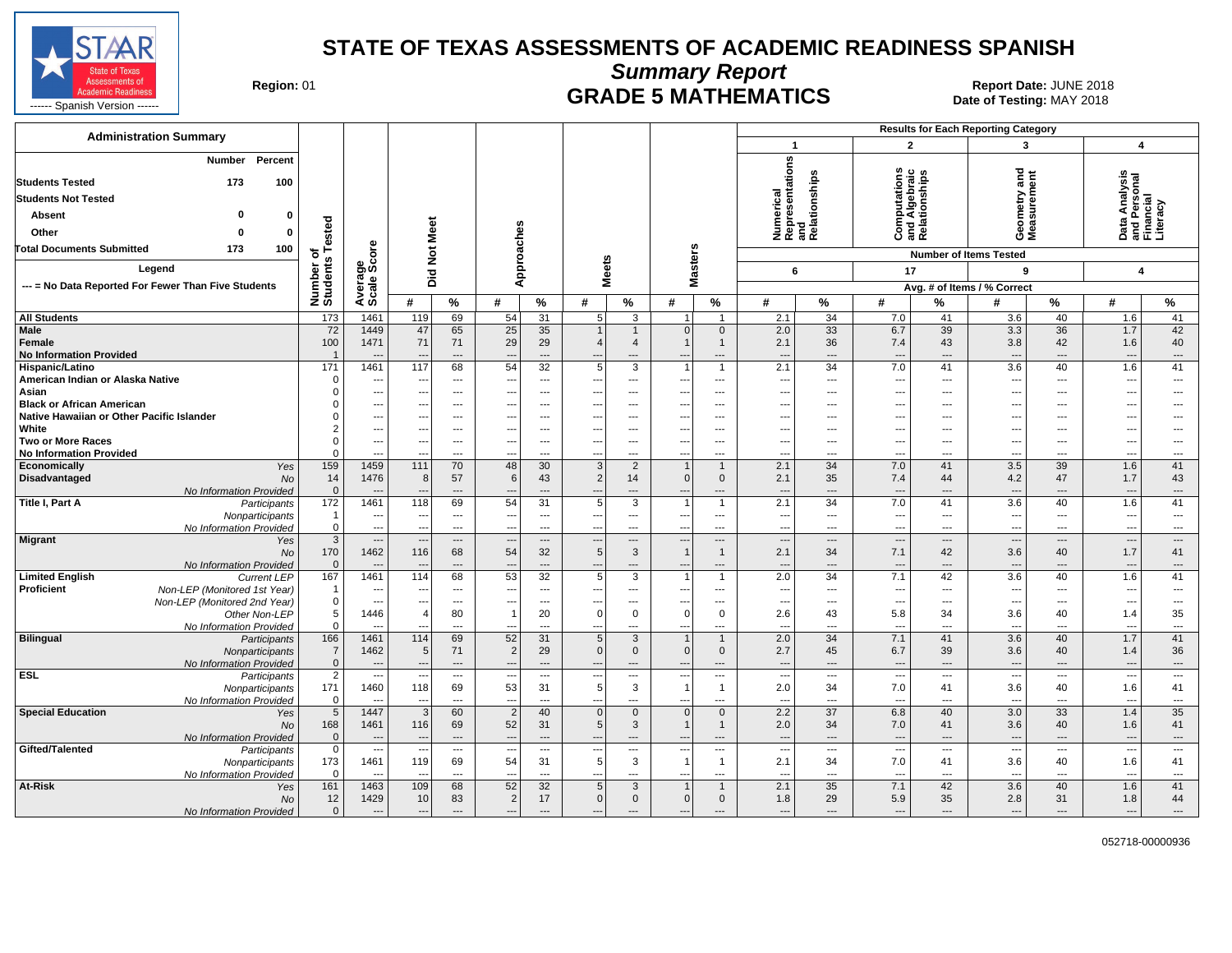

# **Summary Report**

Region: 01 **Region: 01 CALL BEADE 8 READING Report Date: JUNE 2018**<br>Bate of Testing: MAY 2018 Date of Testing: MAY 2018

| <b>Administration Summary</b>                                           |                         |                          |                                |                              |                          |                                 |                       |                                |                                      |                             |                                         |           | <b>Results for Each Reporting Category</b> |           |                                                         |                |  |
|-------------------------------------------------------------------------|-------------------------|--------------------------|--------------------------------|------------------------------|--------------------------|---------------------------------|-----------------------|--------------------------------|--------------------------------------|-----------------------------|-----------------------------------------|-----------|--------------------------------------------|-----------|---------------------------------------------------------|----------------|--|
|                                                                         |                         |                          |                                |                              |                          |                                 |                       |                                |                                      |                             | $\mathbf{1}$                            |           | $\mathbf{2}$                               |           | 3                                                       |                |  |
| Number<br>Percent<br>8072<br>85<br><b>Students Tested</b>               |                         |                          |                                |                              |                          |                                 |                       |                                |                                      |                             | nderstanding/<br>nalysis<br>poss Genres |           | nderstanding/<br>nalysis_of                |           | Understanding/<br>Analysis of<br>Informational<br>Texts |                |  |
| <b>Students Not Tested</b>                                              |                         |                          |                                |                              |                          |                                 |                       |                                |                                      |                             | ್ತ್ರ ಲೆ                                 |           |                                            | ۲ě        |                                                         |                |  |
| 91<br>Absent<br>$\mathbf 1$                                             |                         |                          |                                |                              |                          |                                 |                       |                                |                                      |                             |                                         |           |                                            | ≧         |                                                         |                |  |
| 1325<br>Other                                                           | of<br>s Tested          |                          |                                |                              |                          |                                 |                       |                                |                                      |                             |                                         |           | Under<br>Analy<br>Litera                   |           |                                                         |                |  |
| 14                                                                      |                         |                          |                                |                              |                          |                                 |                       |                                |                                      |                             | र्ड ई ई                                 |           |                                            |           |                                                         |                |  |
| 9488<br>100<br><b>Total Documents Submitted</b>                         |                         | ö                        | <b>Not Meet</b>                |                              |                          |                                 |                       |                                |                                      |                             |                                         |           | <b>Number of Items Tested</b>              |           |                                                         |                |  |
| Legend                                                                  |                         |                          |                                |                              | Approaches               |                                 | <b>Meets</b>          |                                | <b>Masters</b>                       |                             | 8                                       |           | 19                                         |           | 17                                                      |                |  |
| --- = No Data Reported For Fewer Than Five Students                     |                         |                          | Did                            |                              |                          |                                 |                       |                                |                                      |                             |                                         |           | Avg. # of Items / % Correct                |           |                                                         |                |  |
|                                                                         | Number of<br>Students   | Average<br>Scale Scc     | #                              | %                            | #                        | %                               | #                     | $\%$                           | #                                    | %                           | #                                       | $\%$      | #                                          | %         | #                                                       | $\%$           |  |
| <b>All Students</b>                                                     | 8072                    | 1536                     | 5682                           | 70                           | 2390                     | 30                              | 130                   | $\overline{2}$                 | 11                                   | $\mathbf 0$                 | 3.4                                     | 43        | 9.4                                        | 50        | 7.0                                                     | 41             |  |
| <b>Male</b>                                                             | 4809                    | 1533                     | 3416                           | 71                           | 1393                     | 29                              | 78                    | $\overline{2}$                 | 6                                    | $\mathbf 0$                 | 3.5                                     | 43        | 9.2                                        | 48        | 6.9                                                     | 41             |  |
| Female                                                                  | 3262                    | 1541                     | 2266                           | 69                           | 996                      | 31                              | 52                    | $\overline{2}$                 | 5                                    | $\mathbf 0$                 | 3.4                                     | 42        | 9.7                                        | 51        | 7.0                                                     | 41             |  |
| <b>No Information Provided</b>                                          | $\overline{\mathbf{1}}$ |                          |                                | $\overline{a}$               | $\overline{\phantom{a}}$ | $---$                           | $\overline{a}$        | ---                            | $\overline{a}$                       | $\overline{a}$              | $\overline{a}$                          | $---$     | $\overline{a}$                             | $---$     | $\overline{\phantom{a}}$                                | $\overline{a}$ |  |
| Hispanic/Latino                                                         | 7953                    | 1536                     | 5605                           | 70                           | 2348                     | 30                              | 126                   | $\overline{2}$                 | 10                                   | 0                           | 3.4                                     | 43        | 9.4                                        | 50        | 7.0                                                     | 41             |  |
| American Indian or Alaska Native                                        | 6<br>$\mathbf 0$        | 1556                     | 3                              | 50                           | Э                        | 50                              | -0                    | 0                              | $\overline{0}$                       | $\mathbf 0$                 | 4.0<br>$\overline{\phantom{a}}$         | 50<br>--- | 10.5<br>$\overline{a}$                     | 55<br>--- | 7.0<br>$\overline{\phantom{a}}$                         | 41<br>---      |  |
| Asian<br><b>Black or African American</b>                               | 31                      | 1567                     | $\overline{\phantom{a}}$<br>19 | $\qquad \qquad \cdots$<br>61 | ---<br>12                | ---<br>39                       | ---<br>$\Omega$       | ---<br>$\mathbf 0$             | $\overline{\phantom{a}}$<br>$\Omega$ | ---<br>$\mathbf 0$          | 3.8                                     | 48        | 11.0                                       | 58        | 7.5                                                     | 44             |  |
| Native Hawaiian or Other Pacific Islander                               | $\mathbf 0$             |                          | ---                            | $\overline{a}$               | ---                      | ---                             | ---                   | ---                            | $\overline{\phantom{a}}$             | ---                         | $\overline{\phantom{a}}$                | ---       | $\overline{\phantom{a}}$                   | ---       | ---                                                     | ---            |  |
| White                                                                   | 74                      | 1536                     | 49                             | 66                           | 25                       | 34                              | $\overline{4}$        | 5                              | $\overline{\phantom{0}}$             | -1                          | 3.8                                     | 47        | 9.4                                        | 50        | 6.7                                                     | 40             |  |
| <b>Two or More Races</b>                                                | 3                       | $\overline{\phantom{a}}$ | ---                            | $\overline{a}$               | $\overline{\phantom{a}}$ | ---                             | ---                   | ---                            | $\overline{\phantom{a}}$             | ---                         | $\overline{\phantom{a}}$                | ---       | $\overline{\phantom{a}}$                   | ---       | $\overline{\phantom{a}}$                                | ---            |  |
| <b>No Information Provided</b>                                          | 5                       | 1451                     | 5                              | 100                          | $\Omega$                 | $\Omega$                        | $\Omega$              | $\mathbf{0}$                   | $\overline{0}$                       | $\mathbf 0$                 | 2.4                                     | 30        | 5.8                                        | 31        | 4.8                                                     | 28             |  |
| Economically<br>Yes                                                     | 7481                    | 1535                     | 5318                           | 71                           | 2163                     | $\overline{29}$                 | 108                   | $\mathbf{1}$                   | $\overline{7}$                       | $\mathbf 0$                 | 3.4                                     | 43        | 9.4                                        | 49        | 6.9                                                     | 41             |  |
| Disadvantaged<br>No<br>No Information Provided                          | 584<br>$\overline{7}$   | 1555<br>1448             | 357<br>$\overline{7}$          | 61<br>100                    | 227<br>$\Omega$          | 39<br>$\mathbf{0}$              | 22<br>$\Omega$        | $\overline{4}$<br>$\mathbf{0}$ | $\overline{4}$<br>$\Omega$           | 1<br>$\mathbf{0}$           | 3.8<br>2.3                              | 47<br>29  | 10.1<br>6.0                                | 53<br>32  | 7.5<br>4.4                                              | 44<br>26       |  |
| Title I, Part A<br>Participants                                         | 8024                    | 1536                     | 5643                           | 70                           | 2381                     | 30                              | 130                   | $\overline{2}$                 | 11                                   | $\mathbf 0$                 | 3.4                                     | 43        | 9.4                                        | 50        | 7.0                                                     | 41             |  |
| Nonparticipants                                                         | 42                      | 1494                     | 33                             | 79                           | -9                       | 21                              | $\Omega$              | $\mathbf 0$                    | $\overline{0}$                       | $\mathbf 0$                 | 2.8                                     | 35        | 8.1                                        | 42        | 5.9                                                     | 35             |  |
| No Information Provided                                                 | 6                       | 1447                     | 6                              | 100                          | $\Omega$                 | $\mathbf 0$                     | $\Omega$              | $\mathbf 0$                    | $\mathbf 0$                          | $\mathbf 0$                 | 2.5                                     | 31        | 5.8                                        | 31        | 4.3                                                     | 25             |  |
| <b>Migrant</b><br>Yes                                                   | 383                     | 1533                     | 278                            | 73                           | 105                      | 27                              | $5\overline{5}$       | $\mathbf{1}$                   | $\overline{1}$                       | $\mathbf 0$                 | 3.4                                     | 42        | 9.3                                        | 49        | 6.9                                                     | 40             |  |
| <b>No</b>                                                               | 7682                    | 1536                     | 5397                           | 70                           | 2285                     | 30                              | 125                   | $\overline{2}$                 | 10                                   | $\mathbf 0$                 | 3.4                                     | 43        | 9.4                                        | 50        | 7.0                                                     | 41             |  |
| No Information Provided<br><b>Limited English</b><br><b>Current LEP</b> | $\overline{7}$<br>4795  | 1448<br>1523             | $\overline{7}$<br>3715         | 100<br>77                    | $\overline{0}$<br>1080   | $\mathbf{0}$<br>$\overline{23}$ | $\overline{0}$<br>39  | $\overline{0}$<br>1            | $\mathbf{0}$<br>$\overline{2}$       | $\mathbf{0}$<br>$\mathbf 0$ | 2.3<br>3.2                              | 29<br>40  | 6.0<br>8.9                                 | 32<br>47  | 4.4<br>6.6                                              | 26<br>39       |  |
| <b>Proficient</b><br>Non-LEP (Monitored 1st Year)                       | 160                     | 1592                     | 62                             | 39                           | 98                       | 61                              | 5                     | 3                              | $\Omega$                             | 0                           | 4.1                                     | 51        | 11.4                                       | 60        | 8.8                                                     | 52             |  |
| Non-LEP (Monitored 2nd Year)                                            | 113                     | 1588                     | 52                             | 46                           | 61                       | 54                              | 5                     | 4                              | $\Omega$                             | $\mathbf 0$                 | 4.0                                     | 50        | 11.2                                       | 59        | 8.9                                                     | 52             |  |
| Other Non-LEP                                                           | 2997                    | 1553                     | 1846                           | 62                           | 1151                     | 38                              | 81                    | 3                              | 9                                    | 0                           | 3.7                                     | 46        | 10.1                                       | 53        | 7.3                                                     | 43             |  |
| No Information Provided                                                 | $\overline{7}$          | 1446                     | $\overline{7}$                 | 100                          | $\Omega$                 | $\Omega$                        | $\Omega$              | $\mathbf 0$                    | $\Omega$                             | $\Omega$                    | 2.4                                     | 30        | 5.7                                        | 30        | 4.4                                                     | 26             |  |
| <b>Bilingual</b><br>Participants                                        | 25                      | 1514                     | 20                             | 80                           | $\overline{5}$           | 20                              | $\mathbf{0}$          | $\mathbf 0$                    | $\mathbf{0}$                         | $\mathbf 0$                 | 3.0                                     | 37        | 9.2                                        | 49        | 6.2                                                     | 36             |  |
| Nonparticipants<br>No Information Provided                              | 8038<br>9               | 1536<br>1471             | 5654<br>8                      | 70<br>89                     | 2384                     | 30<br>11                        | 130<br>$\overline{0}$ | $\overline{2}$<br>$\mathbf{0}$ | 11<br>$\overline{0}$                 | $\mathbf 0$<br>$\mathbf 0$  | 3.4<br>2.3                              | 43<br>29  | 9.4<br>6.9                                 | 50<br>36  | 7.0<br>5.3                                              | 41<br>31       |  |
| <b>ESL</b><br>Participants                                              | 4719                    | 1523                     | 3658                           | 78                           | 1061                     | $\overline{22}$                 | 39                    | 1                              | $\overline{2}$                       | 0                           | 3.2                                     | 40        | 8.9                                        | 47        | 6.6                                                     | 39             |  |
| Nonparticipants                                                         | 3345                    | 1555                     | 2017                           | 60                           | 1328                     | 40                              | 91                    | 3                              | 9                                    | 0                           | 3.7                                     | 47        | 10.2                                       | 53        | 7.4                                                     | 44             |  |
| No Information Provided                                                 | 8                       | 1473                     | 7                              | 88                           | $\overline{1}$           | 13                              | $\Omega$              | $\mathbf 0$                    | $\Omega$                             | $\mathbf 0$                 | 2.5                                     | 31        | 6.9                                        | 36        | 5.4                                                     | 32             |  |
| <b>Special Education</b><br>Yes                                         | 1618                    | 1498                     | 1393                           | 86                           | 225                      | 14                              | 13                    | $\mathbf{1}$                   | $\overline{1}$                       | $\mathbf 0$                 | 2.9                                     | 36        | 8.1                                        | 43        | 5.8                                                     | 34             |  |
| No                                                                      | 6447                    | 1546                     | 4282                           | 66                           | 2165                     | 34                              | 117                   | $\overline{2}$                 | 10                                   | $\mathbf 0$                 | 3.6                                     | 45        | 9.8                                        | 51        | 7.3                                                     | 43             |  |
| No Information Provided                                                 | $\overline{7}$          | 1448                     | $\overline{7}$                 | 100                          | $\overline{0}$           | $\mathbf 0$                     | $\overline{0}$        | $\mathbf 0$                    | $\overline{0}$                       | $\mathbf 0$                 | 2.3                                     | 29        | 6.0                                        | 32        | 4.4                                                     | 26             |  |
| Gifted/Talented<br>Participants<br>Nonparticipants                      | 64<br>8001              | 1610<br>1536             | $\overline{21}$<br>5654        | 33<br>71                     | 43<br>2347               | 67<br>29                        | 11<br>119             | 17<br>$\overline{1}$           | 3<br>8                               | 5<br>0                      | 4.5<br>3.4                              | 57<br>43  | 11.5<br>9.4                                | 61<br>50  | 9.6<br>6.9                                              | 56<br>41       |  |
| No Information Provided                                                 | $\overline{7}$          | 1448                     | $\overline{7}$                 | 100                          | - C                      | $\Omega$                        | $\Omega$              | $\mathbf 0$                    | $\Omega$                             | 0                           | 2.3                                     | 29        | 6.0                                        | 32        | 4.4                                                     | 26             |  |
| At-Risk<br>Yes                                                          | 7592                    | 1533                     | 5455                           | 72                           | 2137                     | 28                              | 92                    | $\mathbf{1}$                   | 3                                    | $\mathbf 0$                 | 3.4                                     | 42        | 9.3                                        | 49        | 6.9                                                     | 40             |  |
| No                                                                      | 474                     | 1581                     | 221                            | 47                           | 253                      | 53                              | 38                    | 8                              | 8                                    | $\overline{2}$              | 4.0                                     | 50        | 11.0                                       | 58        | 8.4                                                     | 50             |  |
| No Information Provided                                                 | 6                       | 1447                     | 6                              | 100                          | $\overline{0}$           | $\mathbf{0}$                    | $\overline{0}$        | $\mathbf{0}$                   | $\Omega$                             | $\mathbf{0}$                | 2.5                                     | 31        | 5.8                                        | 31        | 4.3                                                     | 25             |  |
| Career/Technical<br>Participants                                        | 3076                    | 1541                     | 2107                           | 68                           | 969                      | 32                              | 52                    | $\overline{2}$                 | 3                                    | 0                           | 3.5                                     | 44        | 9.5                                        | 50        | 7.2                                                     | 42             |  |
| <b>Education</b><br>Nonparticipants                                     | 4987                    | 1533                     | 3566                           | 72                           | 1421                     | 28                              | 78                    | $\overline{2}$                 | 8<br>$\Omega$                        | 0                           | 3.4                                     | 42        | 9.4                                        | 49        | 6.8                                                     | 40             |  |
| No Information Provided                                                 | 9                       | 1446                     | 9                              | 100                          | $\mathbf 0$              | $\mathbf 0$                     | $\mathbf 0$           | 0                              |                                      | $\mathbf 0$                 | 2.4                                     | 31        | 6.0                                        | 32        | 4.1                                                     | 24             |  |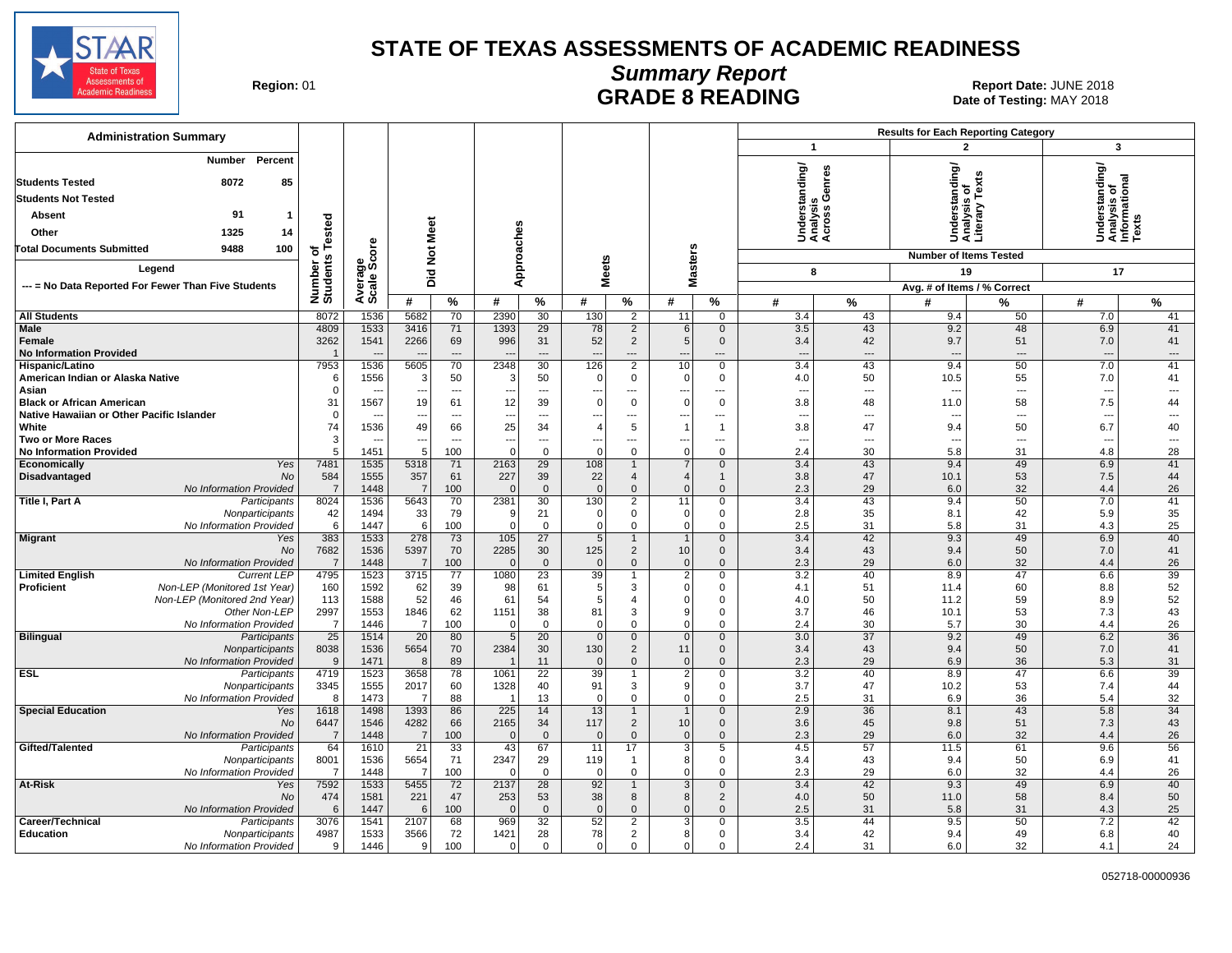

**Summary Report**

Region: 01 **Region: 01 CRADE 8 MATHEMATICS Date: JUNE 2018 Date: JUNE 2018** Date of Testing: MAY 2018

| <b>Administration Summary</b>                                                                  |                          |                                  |                                 |                                            |                        |                                 |                    |                                          |                                  |                                   |                                        | Results for Each Reporting Category'                 |                                                |                                            |                                        |                         |                                                        |                                   |
|------------------------------------------------------------------------------------------------|--------------------------|----------------------------------|---------------------------------|--------------------------------------------|------------------------|---------------------------------|--------------------|------------------------------------------|----------------------------------|-----------------------------------|----------------------------------------|------------------------------------------------------|------------------------------------------------|--------------------------------------------|----------------------------------------|-------------------------|--------------------------------------------------------|-----------------------------------|
|                                                                                                |                          |                                  |                                 |                                            |                        |                                 |                    |                                          |                                  |                                   | $\mathbf 1$                            |                                                      | $\overline{2}$                                 |                                            | 3                                      |                         | $\boldsymbol{4}$                                       |                                   |
| Percent<br><b>Number</b><br><b>Students Tested</b><br>52<br>4609<br><b>Students Not Tested</b> |                          |                                  |                                 |                                            |                        |                                 |                    |                                          |                                  |                                   |                                        | Numerical<br>Representations<br>and<br>Relationships | Computations<br>Ind Algebraic<br>Relationships |                                            | ъ<br>Ē<br>eometry<br>leasuremo         | ēπ                      | )ata Analysis<br>ınd Personal<br><sup>-</sup> inancial |                                   |
| 84<br><b>Absent</b>                                                                            |                          |                                  |                                 |                                            |                        |                                 |                    |                                          |                                  |                                   |                                        |                                                      |                                                |                                            |                                        |                         |                                                        |                                   |
| 4244<br>47<br>Other                                                                            | ested                    |                                  | Meet                            |                                            |                        |                                 |                    |                                          |                                  |                                   |                                        |                                                      | ت ≌ ت                                          |                                            | ⊙Σ                                     |                         |                                                        | and Pers<br>Financial<br>Literacy |
| <b>Total Documents Submitted</b><br>8937<br>100                                                |                          | <b>ore</b>                       |                                 |                                            | Approaches             |                                 |                    |                                          |                                  |                                   |                                        |                                                      |                                                |                                            |                                        |                         |                                                        |                                   |
| Legend                                                                                         | $\circ$                  |                                  | $\frac{5}{2}$                   |                                            |                        |                                 | leets              |                                          | <b>Masters</b>                   |                                   |                                        |                                                      | 16                                             |                                            | <b>Number of Items Tested</b><br>15    |                         |                                                        |                                   |
| --- = No Data Reported For Fewer Than Five Students                                            |                          |                                  | Did                             |                                            |                        |                                 | Σ                  |                                          |                                  |                                   | 4                                      |                                                      |                                                |                                            |                                        |                         | $\overline{7}$                                         |                                   |
|                                                                                                | Number o<br>Students     | Average<br>Scale Scc             | #                               | %                                          | #                      | $\%$                            | #                  | $\%$                                     | #                                | $\%$                              | #                                      | %                                                    | #                                              | %                                          | Avg. # of Items / % Correct<br>#       | $\%$                    | #                                                      | $\%$                              |
| <b>All Students</b>                                                                            | 4609                     | 1564                             | 2939                            | 64                                         | 1670                   | 36                              | 206                | $\overline{4}$                           | 5 <sup>1</sup>                   | $\mathbf 0$                       | 2.3                                    | 58                                                   | 6.7                                            | 42                                         | 5.4                                    | $\overline{36}$         | 2.4                                                    | 34                                |
| Male<br>Female<br><b>No Information Provided</b>                                               | 2768<br>1841<br>$\Omega$ | 1559<br>1571                     | 1827<br>1112<br>--              | 66<br>60<br>$\overline{a}$                 | 941<br>729             | 34<br>40<br>$\overline{a}$      | 114<br>92          | $\overline{4}$<br>$5\overline{)}$<br>--- | 3 <sup>1</sup><br>2 <br>---      | $\mathbf 0$<br>$\mathbf 0$<br>--- | 2.3<br>2.4<br>$\overline{\phantom{a}}$ | 57<br>60<br>---                                      | 6.6<br>6.9<br>$\overline{\phantom{a}}$         | 41<br>43<br>$---$                          | 5.2<br>5.6<br>$\overline{\phantom{a}}$ | 35<br>37<br>$\cdots$    | 2.4<br>2.4<br>$\overline{\phantom{a}}$                 | 34<br>35<br>$\cdots$              |
| Hispanic/Latino                                                                                | 4543                     | 1565                             | 2886                            | 64                                         | 1657                   | 36                              | 203                | $\overline{4}$                           | 5                                | $\mathbf 0$                       | 2.3                                    | 58                                                   | 6.7                                            | 42                                         | 5.4                                    | 36                      | 2.4                                                    | 34                                |
| American Indian or Alaska Native<br>Asian                                                      | 3<br>$\Omega$            | $\sim$                           | -44<br>$\overline{\phantom{a}}$ | $\overline{a}$<br>$\overline{\phantom{a}}$ |                        | $- - -$                         |                    | ---                                      | $\overline{a}$<br>---            | ---                               | $\overline{\phantom{a}}$               | ---<br>---                                           | $\overline{a}$                                 | $\overline{a}$<br>$\overline{\phantom{a}}$ | $\sim$<br>$\overline{a}$               | $---$<br>$\overline{a}$ | $\overline{\phantom{a}}$                               | $\overline{a}$                    |
| <b>Black or African American</b>                                                               |                          | $\hspace{0.05cm} \cdots$<br>1521 | 7                               | 100                                        | $\Omega$               | ---<br>$\Omega$                 | $\Omega$           | ---<br>$\mathbf 0$                       | $\mathbf 0$                      | ---<br>$\mathbf 0$                | $\overline{\phantom{a}}$<br>1.6        | 39                                                   | $\overline{\phantom{a}}$<br>5.4                | 34                                         | 3.6                                    | 24                      | ---<br>2.7                                             | ---<br>39                         |
| Native Hawaiian or Other Pacific Islander                                                      | 0                        |                                  |                                 | ---                                        |                        | ---                             |                    | ---                                      |                                  | ---                               | $\sim$                                 | ---                                                  | $\overline{\phantom{a}}$                       | $---$                                      | $\overline{\phantom{a}}$               | ---                     | $\sim$                                                 | ---                               |
| White                                                                                          | 50                       | 1554                             | 37                              | 74                                         | 13                     | 26                              | 3                  | 6                                        | $\mathbf 0$                      | $\mathbf 0$                       | 1.9                                    | 48                                                   | 6.3                                            | 40                                         | 5.3                                    | 36                      | 2.4                                                    | 34                                |
| <b>Two or More Races</b><br><b>No Information Provided</b>                                     | 5                        | $\overline{\phantom{a}}$<br>1494 | $\overline{\phantom{a}}$<br>5   | $\overline{\phantom{a}}$<br>100            | ---<br>$\Omega$        | ---<br>$\mathbf 0$              | ---<br>$\Omega$    | ---<br>$\mathbf 0$                       | ---<br>$\Omega$                  | ---<br>$\mathbf 0$                | ---<br>1.2                             | ---<br>30                                            | $\overline{\phantom{a}}$<br>4.8                | $\overline{\phantom{a}}$<br>30             | $\overline{\phantom{a}}$<br>4.0        | $\overline{a}$<br>27    | $\overline{\phantom{a}}$<br>1.2                        | $\overline{\phantom{a}}$<br>17    |
| Yes<br>Economically                                                                            | 4274                     | 1564                             | 2731                            | 64                                         | 1543                   | 36                              | 188                | $\overline{4}$                           | 5 <sub>1</sub>                   | $\mathbf 0$                       | 2.3                                    | 58                                                   | 6.7                                            | 42                                         | 5.4                                    | 36                      | 2.4                                                    | 34                                |
| Disadvantaged<br><b>No</b>                                                                     | 328                      | 1574                             | 201                             | 61                                         | 127                    | 39                              | 18                 | 5                                        | 0                                | $\mathbf 0$                       | 2.3                                    | 59                                                   | 6.9                                            | 43                                         | 5.6                                    | 37                      | 2.6                                                    | 38                                |
| No Information Provided                                                                        | $\overline{7}$           | 1516                             | $\overline{7}$<br>2892          | 100                                        | $\Omega$               | $\mathbf{0}$<br>$\overline{37}$ | $\Omega$           | $\mathbf 0$<br>5                         | $\mathbf{0}$                     | $\mathbf 0$                       | 1.9                                    | 46<br>58                                             | 5.0                                            | 31<br>42                                   | 4.7<br>5.4                             | 31                      | 1.3<br>2.4                                             | 18<br>$\overline{34}$             |
| Title I, Part A<br>Participants<br>Nonparticipants                                             | 4560<br>43               | 1565<br>1504                     | 41                              | 63<br>95                                   | 1668<br>$\overline{2}$ | 5                               | 206<br>0           | 0                                        | 5 <sup>5</sup><br>$\mathbf 0$    | $\mathbf 0$<br>$\mathbf 0$        | 2.3<br>1.7                             | 43                                                   | 6.7<br>4.5                                     | 28                                         | 4.2                                    | 36<br>28                | 1.7                                                    | 24                                |
| No Information Provided                                                                        | 6                        | 1505                             | -61                             | 100                                        | $\Omega$               | $\Omega$                        | $\Omega$           | $\Omega$                                 | $\Omega$                         | $\mathbf 0$                       | 1.7                                    | 42                                                   | 4.7                                            | 29                                         | 4.3                                    | 29                      | 1.3                                                    | 19                                |
| <b>Migrant</b><br>Yes                                                                          | 257                      | 1554                             | 171                             | 67                                         | 86                     | 33                              | 11                 | $\overline{4}$                           | $\mathbf{0}$                     | $\Omega$                          | 2.2                                    | 56                                                   | 6.3                                            | 40                                         | 5.3                                    | 35                      | 2.2                                                    | 32                                |
| No<br>No Information Provided                                                                  | 4345<br>$\overline{7}$   | 1565<br>1516                     | 2761<br>$\overline{7}$          | 64<br>100                                  | 1584<br>$\Omega$       | 36<br>$\mathbf{0}$              | 195<br>$\Omega$    | $\overline{4}$<br>$\Omega$               | 5 <sup>1</sup><br>$\Omega$       | $\mathbf 0$<br>$\mathbf{0}$       | 2.3<br>1.9                             | 58<br>46                                             | 6.7<br>5.0                                     | 42<br>31                                   | 5.4<br>4.7                             | 36<br>31                | 2.4<br>1.3                                             | 34<br>18                          |
| <b>Limited English</b><br><b>Current LEP</b>                                                   | 2396                     | 1560                             | 1575                            | 66                                         | 821                    | 34                              | 97                 | 4                                        |                                  | $\mathbf 0$                       | 2.3                                    | 57                                                   | 6.6                                            | 41                                         | 5.3                                    | 35                      | 2.3                                                    | 33                                |
| Proficient<br>Non-LEP (Monitored 1st Year)                                                     | 68                       | 1595                             | 31                              | 46                                         | 37                     | 54                              | 4                  | 6                                        | 1                                | $\mathbf 1$                       | 2.8                                    | 69                                                   | 7.6                                            | 47                                         | 6.0                                    | 40                      | 2.8                                                    | 40                                |
| Non-LEP (Monitored 2nd Year)                                                                   | 67                       | 1587                             | 31                              | 46                                         | 36                     | 54                              | 5                  | $\overline{7}$                           | $\mathbf 0$                      | $\mathbf 0$                       | 2.5                                    | 63                                                   | 7.6                                            | 48                                         | 6.1                                    | 41                      | 2.6                                                    | 38                                |
| Other Non-LEP<br>No Information Provided                                                       | 2071<br>$\overline{7}$   | 1568<br>1525                     | 1296<br>$6 \mid$                | 63<br>86                                   | 775<br>$\overline{1}$  | 37<br>14                        | 100<br>$\mathbf 0$ | 5<br>0                                   | 3 <sup>1</sup><br>$\mathbf 0$    | $\mathbf 0$<br>$\mathbf 0$        | 2.4<br>1.9                             | 60<br>46                                             | 6.8<br>5.3                                     | 42<br>33                                   | 5.5<br>4.7                             | 36<br>31                | 2.5<br>1.9                                             | 35<br>27                          |
| <b>Bilingual</b><br>Participants                                                               | 12                       | 1529                             | 9                               | 75                                         | 3                      | 25                              | $\mathbf{1}$       | 8                                        | $\overline{0}$                   | $\mathbf 0$                       | 2.1                                    | 52                                                   | 6.7                                            | 42                                         | 4.0                                    | 27                      | 1.7                                                    | 24                                |
| Nonparticipants                                                                                | 4588                     | 1564                             | 2922                            | 64                                         | 1666                   | 36                              | 205                | $\overline{4}$                           | 5 <sup>5</sup>                   | $\mathbf 0$                       | 2.3                                    | 58                                                   | 6.7                                            | 42                                         | 5.4                                    | 36                      | 2.4                                                    | 34                                |
| No Information Provided                                                                        | 9                        | 1537                             | 8                               | 89                                         |                        | 11                              | $\Omega$           | $\Omega$                                 | $\Omega$                         | $\mathbf 0$                       | 2.0                                    | 50                                                   | 5.4                                            | 34                                         | 5.4                                    | 36                      | 1.7                                                    | 24                                |
| <b>ESL</b><br>Participants<br>Nonparticipants                                                  | 2357<br>2244             | 1560<br>1569                     | 1549<br>1383                    | 66<br>62                                   | 808<br>861             | 34<br>38                        | 96<br>110          | $\overline{4}$<br>5                      | 4 <sup>1</sup>                   | $\Omega$<br>$\mathbf 0$           | 2.3<br>2.4                             | 57<br>60                                             | 6.6<br>6.8                                     | 41<br>42                                   | 5.3<br>5.5                             | 35<br>37                | 2.3<br>2.5                                             | 33<br>35                          |
| No Information Provided                                                                        | - 8                      | 1531                             | $\overline{7}$                  | 88                                         | -1                     | 13                              | $\Omega$           | $\mathbf{0}$                             | $\Omega$                         | $\mathbf 0$                       | 1.9                                    | 47                                                   | 5.3                                            | 33                                         | 5.3                                    | 35                      | 1.8                                                    | 25                                |
| <b>Special Education</b><br>Yes                                                                | 1135                     | 1539                             | 885                             | 78                                         | 250                    | $\overline{22}$                 | 32                 | 3                                        | $\mathbf{0}$                     | $\mathbf 0$                       | 2.0                                    | 50                                                   | 5.9                                            | 37                                         | 4.7                                    | 32                      | 2.1                                                    | 30                                |
| No                                                                                             | 3467                     | 1573                             | 2047                            | 59                                         | 1420                   | 41                              | 174                | 5                                        | 5 <sup>1</sup>                   | $\mathbf 0$                       | 2.4                                    | 61                                                   | 6.9                                            | 43                                         | 5.6                                    | 37                      | 2.5                                                    | 35                                |
| No Information Provided<br>Gifted/Talented<br>Participants                                     | $\overline{7}$<br>28     | 1516<br>1594                     | $\overline{7}$<br>11            | 100<br>39                                  | $\Omega$<br>17         | $\mathbf{0}$<br>61              | $\mathbf 0$<br>3   | $\mathbf 0$<br>11                        | $\overline{0}$<br>$\overline{0}$ | $\mathbf 0$<br>$\mathbf 0$        | 1.9<br>2.7                             | 46<br>67                                             | 5.0<br>7.6                                     | 31<br>48                                   | 4.7<br>5.9                             | 31<br>40                | 1.3<br>3.1                                             | 18<br>44                          |
| Nonparticipants                                                                                | 4574                     | 1564                             | 2921                            | 64                                         | 1653                   | 36                              | 203                | $\overline{4}$                           | 5 <sup>5</sup>                   | $\mathbf 0$                       | 2.3                                    | 58                                                   | 6.7                                            | 42                                         | 5.4                                    | 36                      | 2.4                                                    | 34                                |
| No Information Provided                                                                        | $\overline{7}$           | 1516                             | 7                               | 100                                        | $\Omega$               | $\mathbf 0$                     | $\Omega$           | $\mathbf 0$                              | $\mathbf 0$                      | $\mathbf 0$                       | 1.9                                    | 46                                                   | 5.0                                            | 31                                         | 4.7                                    | 31                      | 1.3                                                    | 18                                |
| At-Risk<br>Yes                                                                                 | 4335                     | 1563                             | 2793                            | 64                                         | 1542                   | 36                              | 183                | $\overline{4}$                           | 4 <sup>1</sup>                   | $\mathbf 0$                       | 2.3                                    | 58                                                   | 6.6                                            | 42                                         | 5.4                                    | 36                      | 2.4                                                    | 34                                |
| No<br>No Information Provided                                                                  | 268<br>6                 | 1585<br>1505                     | 140<br>6                        | 52<br>100                                  | 128<br>$\Omega$        | 48<br>$\Omega$                  | 23<br>$\Omega$     | 9<br>$\Omega$                            | 1<br>$\Omega$                    | $\mathbf 0$<br>$\Omega$           | 2.5<br>1.7                             | 63<br>42                                             | 7.3<br>4.7                                     | 46<br>29                                   | 5.9<br>4.3                             | 39<br>29                | 2.7<br>1.3                                             | 39<br>19                          |
| Career/Technical<br>Participants                                                               | 1812                     | 1568                             | 1142                            | 63                                         | 670                    | 37                              | 86                 | 5                                        |                                  | $\Omega$                          | 2.4                                    | 59                                                   | 6.8                                            | 42                                         | 5.5                                    | 36                      | 2.5                                                    | 35                                |
| <b>Education</b><br>Nonparticipants                                                            | 2788                     | 1562                             | 1788                            | 64                                         | 1000                   | 36                              | 120                | 4                                        | 4                                | 0                                 | 2.3                                    | 57                                                   | 6.6                                            | 41                                         | 5.3                                    | 36                      | 2.4                                                    | 34                                |
| No Information Provided                                                                        | 9                        | 1517                             | $9 \mid$                        | 100                                        | $\Omega$               | $\mathbf 0$                     | $\Omega$           | $\Omega$                                 | $\overline{0}$                   | $\mathbf 0$                       | 1.9                                    | 47                                                   | 5.0                                            | 31                                         | 4.4                                    | 30                      | 1.6                                                    | 22                                |

\* Students who took the paper STAAR with embedded supports version of the test are not included in the reporting category results. 052718-00000936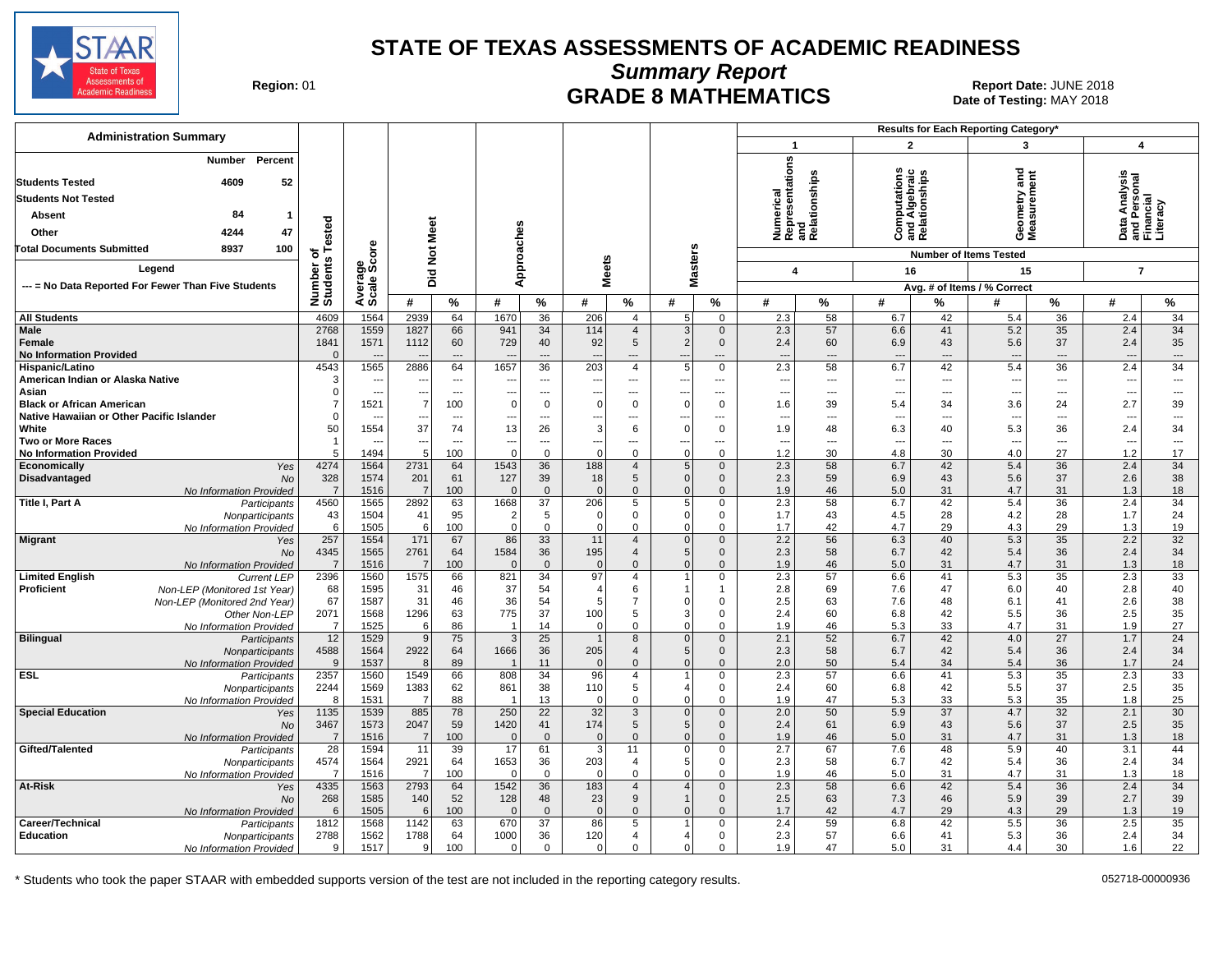

# **STATE OF TEXAS ASSESSMENTS OF ACADEMIC READINESS Combined Summary Report**

**Region: 01** 

**GRADE 5 READING** Report Date: JUNE 2018

**Date of Testing:**  MAY 2018

| --- = No Data Reported For Fewer Than Five Students | Legend                                  |                              | <b>STAAR</b>          |                      |                              | <b>STAAR Spanish</b>     |                 |                              | <b>TOTAL</b>          |                 |
|-----------------------------------------------------|-----------------------------------------|------------------------------|-----------------------|----------------------|------------------------------|--------------------------|-----------------|------------------------------|-----------------------|-----------------|
|                                                     |                                         | Number of<br>Students Tested |                       | Approaches           | Number of<br>Students Tested | Approaches               |                 | Number of<br>Students Tested |                       | Approaches      |
|                                                     |                                         |                              | #                     | %                    |                              | #                        | %               |                              | #                     | %               |
| <b>All Students</b>                                 |                                         | 5565                         | 1460                  | 26                   | 480                          | 157                      | 33              | 6045                         | 1617                  | $\overline{27}$ |
| <b>Male</b>                                         |                                         | 3199                         | 764                   | $\overline{24}$      | 266                          | 83                       | $\overline{31}$ | 3465                         | 847                   | 24              |
| <b>Female</b><br><b>No Information Provided</b>     |                                         | 2366<br>$\mathbf 0$          | 696<br>---            | 29<br>$\overline{a}$ | 213<br>$\mathbf{1}$          | 74<br>Ξ.,                | 35<br>---       | 2579<br>$\mathbf{1}$         | 770<br>---            | 30              |
| Hispanic/Latino                                     |                                         | 5489                         | 1440                  | 26                   | 476                          | 156                      | 33              | 5965                         | 1596                  | 27              |
| American Indian or Alaska Native                    |                                         | $\mathbf{1}$                 | ---                   | ---                  | 0                            | ---                      | ---             | $\mathbf 1$                  | ---                   | $\overline{a}$  |
| Asian                                               |                                         | 6                            | $\mathbf{1}$          | 17                   | 0                            | $\sim$                   | ---             | 6                            | 1                     | 17              |
| <b>Black or African American</b>                    |                                         | 20                           | 6                     | 30                   | 0                            | ---                      | ---             | 20                           | 6                     | 30              |
| Native Hawaiian or Other Pacific Islander           |                                         | $\mathbf 0$                  | ---                   | $\overline{a}$       | 0                            | ---                      | ---             | $\Omega$                     | ---                   | ---             |
| White                                               |                                         | 45                           | 10                    | 22                   | 3                            | $\overline{\phantom{a}}$ | ---             | 48                           | 11                    | 23              |
| <b>Two or More Races</b>                            |                                         | 3                            | ---                   | ---                  | 0                            | ---                      | ---             | 3                            | ---                   | ---             |
| <b>No Information Provided</b>                      |                                         | 1                            |                       | $\sim$               | $\mathbf{1}$                 | $\sim$                   | ---             | $\overline{2}$               |                       | ---             |
| Economically                                        | Yes                                     | 5178                         | 1334                  | 26                   | 465                          | 152                      | 33              | 5643                         | 1486                  | 26              |
| Disadvantaged                                       | No                                      | 386                          | 125                   | 32<br>---            | 14                           | 5<br>$\overline{a}$      | 36              | 400                          | 130                   | 33              |
| <b>Title I, Part A</b>                              | No Information Provided<br>Participants | $\mathbf{1}$<br>5538         | 1452                  | 26                   | $\mathbf{1}$<br>478          | 157                      | 33              | $\overline{2}$<br>6016       | 1609                  | 27              |
|                                                     | Nonparticipants                         | 26                           | 7                     | 27                   | 1                            | ---                      | ---             | 27                           | 7                     | 26              |
|                                                     | No Information Provided                 | $\mathbf{1}$                 | $\overline{a}$        | $\overline{a}$       | 1                            | $\overline{a}$           | ---             | 2                            | ---                   | $\overline{a}$  |
| <b>Migrant</b>                                      | Yes                                     | 255                          | 55                    | $\overline{22}$      | $\overline{22}$              | 10                       | 45              | $\overline{277}$             | 65                    | $\overline{23}$ |
|                                                     | <b>No</b>                               | 5309                         | 1404                  | 26                   | 457                          | 147                      | 32              | 5766                         | 1551                  | 27              |
|                                                     | No Information Provided                 | $\mathbf{1}$                 | $---$                 | $\overline{a}$       | $\mathbf{1}$                 | $\overline{a}$           | ---             | $\overline{2}$               | $\overline{a}$        | $---$           |
| <b>Limited English</b>                              | <b>Current LEP</b>                      | 3107                         | 769                   | 25                   | 471                          | 155                      | 33              | 3578                         | 924                   | 26              |
| <b>Proficient</b>                                   | Non-LEP (Monitored 1st Year)            | 109                          | 53                    | 49                   | 1                            | ---                      | ---             | 110                          | 53                    | 48              |
|                                                     | Non-LEP (Monitored 2nd Year)            | 46                           | 22                    | 48                   | 0                            | ---                      | ---             | 46                           | 22                    | 48              |
|                                                     | Other Non-LEP                           | 2302                         | 615                   | 27                   | 7                            | $\overline{2}$           | 29              | 2309                         | 617                   | 27              |
|                                                     | No Information Provided                 | 1                            | $\overline{a}$        | $\overline{a}$       | 1                            | $\overline{a}$           | ---             | 2                            | ---                   | $\overline{a}$  |
| <b>Bilingual</b>                                    | Participants                            | 3029                         | 767                   | $\overline{25}$      | 472                          | 155                      | $\overline{33}$ | 3501                         | 922                   | 26              |
|                                                     | Nonparticipants                         | 2533                         | 692                   | 27                   | $\overline{7}$               | $\overline{2}$           | 29              | 2540                         | 694                   | 27              |
|                                                     | No Information Provided                 | 3                            | $\overline{a}$        | $-$                  | $\mathbf{1}$                 | $\overline{a}$           | ---             | $\overline{4}$               | ---                   |                 |
| <b>ESL</b>                                          | Participants                            | 43                           | $\overline{7}$        | 16                   | 2                            | $\overline{a}$           | $\overline{a}$  | 45                           | 8                     | 18              |
|                                                     | Nonparticipants                         | 5519                         | 1452                  | 26                   | 477                          | 156                      | 33              | 5996                         | 1608                  | 27              |
|                                                     | No Information Provided                 | 3                            |                       | $\sim$               | 1                            | $\overline{a}$           | ---             | 4                            |                       | $\overline{a}$  |
| <b>Special Education</b>                            | Yes                                     | 1300                         | 158                   | 12                   | 86                           | 15                       | 17              | 1386                         | 173                   | 12              |
|                                                     | <b>No</b>                               | 4264                         | 1301                  | 31                   | 393                          | 142                      | 36              | 4657                         | 1443                  | 31              |
|                                                     | No Information Provided                 | $\overline{1}$               |                       | $\overline{a}$       | $\mathbf{1}$                 | $\overline{a}$           | $\overline{a}$  | $\overline{2}$               |                       |                 |
| Gifted/Talented                                     | Participants                            | 51                           | 31                    | 61                   | 0                            | $\overline{a}$           | ---             | 51                           | 31                    | 61              |
|                                                     | Nonparticipants                         | 5513                         | 1428                  | 26<br>---            | 478                          | 156                      | 33              | 5991                         | 1584<br>              | 26              |
|                                                     | No Information Provided                 | $\mathbf{1}$                 | ---                   |                      | $\overline{2}$               | μ.,                      | ---             | 3                            |                       | ---             |
| At-Risk                                             | Yes<br><b>No</b>                        | 5034                         | 1226                  | 24                   | 467                          | 155                      | 33              | 5501                         | 1381                  | 25              |
|                                                     | No Information Provided                 | 530<br>$\mathbf{1}$          | 233<br>$\overline{a}$ | 44<br>$\overline{a}$ | 12<br>$\mathbf{1}$           | $\overline{2}$<br>---    | 17<br>---       | 542<br>$\overline{2}$        | 235<br>$\overline{a}$ | 43<br>---       |
|                                                     |                                         |                              |                       |                      |                              |                          |                 |                              |                       |                 |